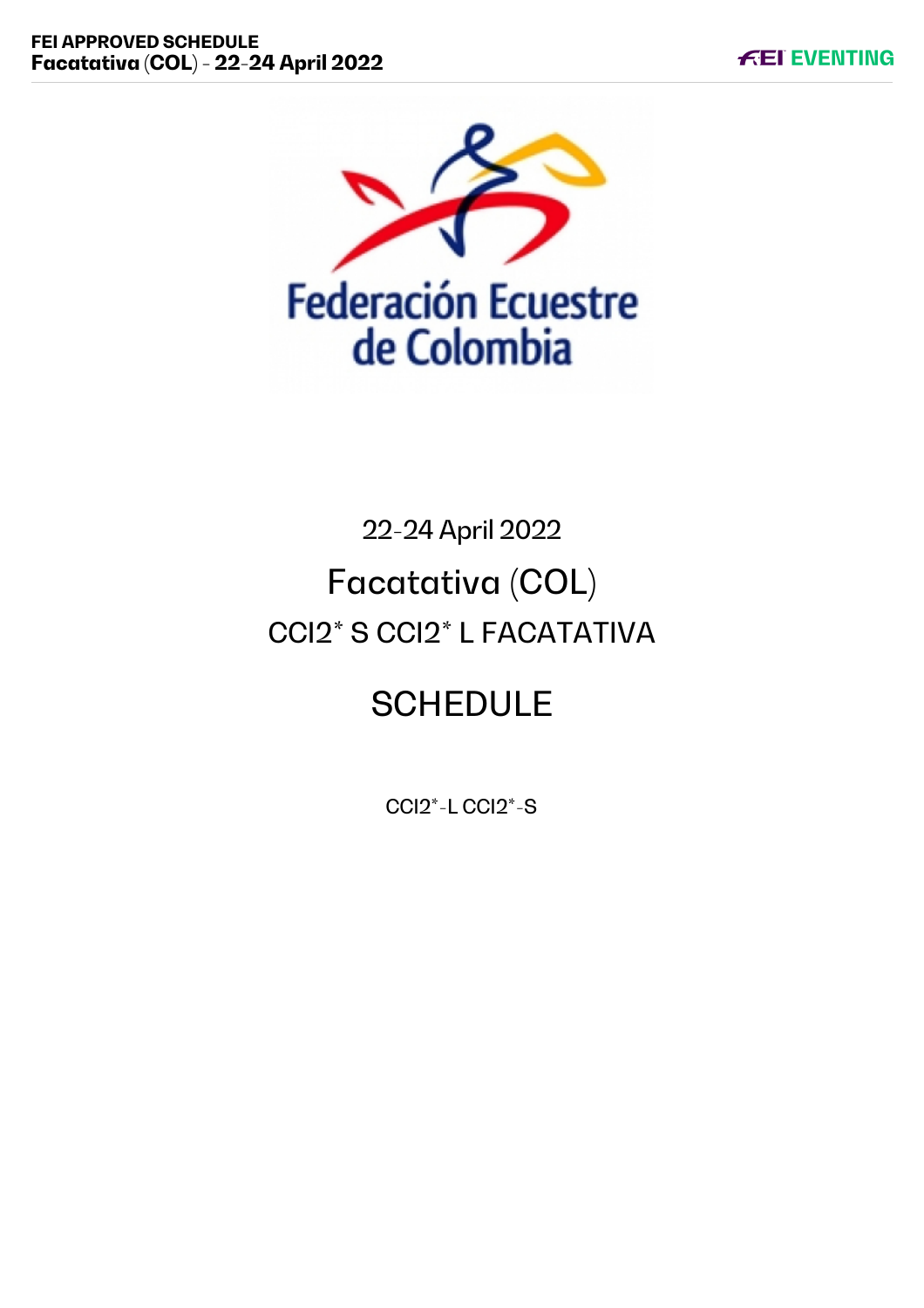#### **I. DENOMINATION OF THE EVENT**

| Venue:                                             | Facatativa - CCI2* S CCI2* L FACATATIVA | NF: | <b>COL</b> |
|----------------------------------------------------|-----------------------------------------|-----|------------|
| Date:                                              | 22/04/2022 to 24/04/2022                |     |            |
| <b>Event Categories:</b><br>$CCI2$ <sup>*</sup> -L | CCI <sub>2</sub> <sup>*</sup> -S        |     |            |

## **II. GENERAL CONDITIONS**

- FEI Statutes, 24th edition, effective 17 November 2021
- FEI General Regulations, 24th edition, effective 1st January 2020, updates effective 1st January 2022
- FEI Veterinary Regulations, 14th edition, effective 1 January 2018, updates effective 1st January 2022
- FEI Eventing Rules and its Annexes, 25th edition, effective 1st January 2020, updates effective 1st January 2022
- Equine Anti-Doping and Controlled Medication Regulations (EADCMR), 3rd Edition, effective 1st January 2021
- FEI Anti-Doping Rules for Human Athletes (ADRHA), based upon the 2021 WADA Code, effective 1st January 2021
- The FEI Policy for Enhanced Competition Safety during the Covid-19 Pandemic, effective as of 1 July 2020 and until further notice
- All subsequent published revisions/updates, the provisions of which will take precedence.

THE ANNEXE(S) IS/ARE PART OF THIS APPROVED AND SIGNED SCHEDULE AND MUST BE DISTRIBUTED TO ALL OFFICIALS AND NFs AND IS AVAILABLE TO OTHERS UPON REQUEST

Approved by the FEI, Lausanne, on 16 April 2022 (V1)

varion

Catrin Norinder FEI Director Eventing and Olympic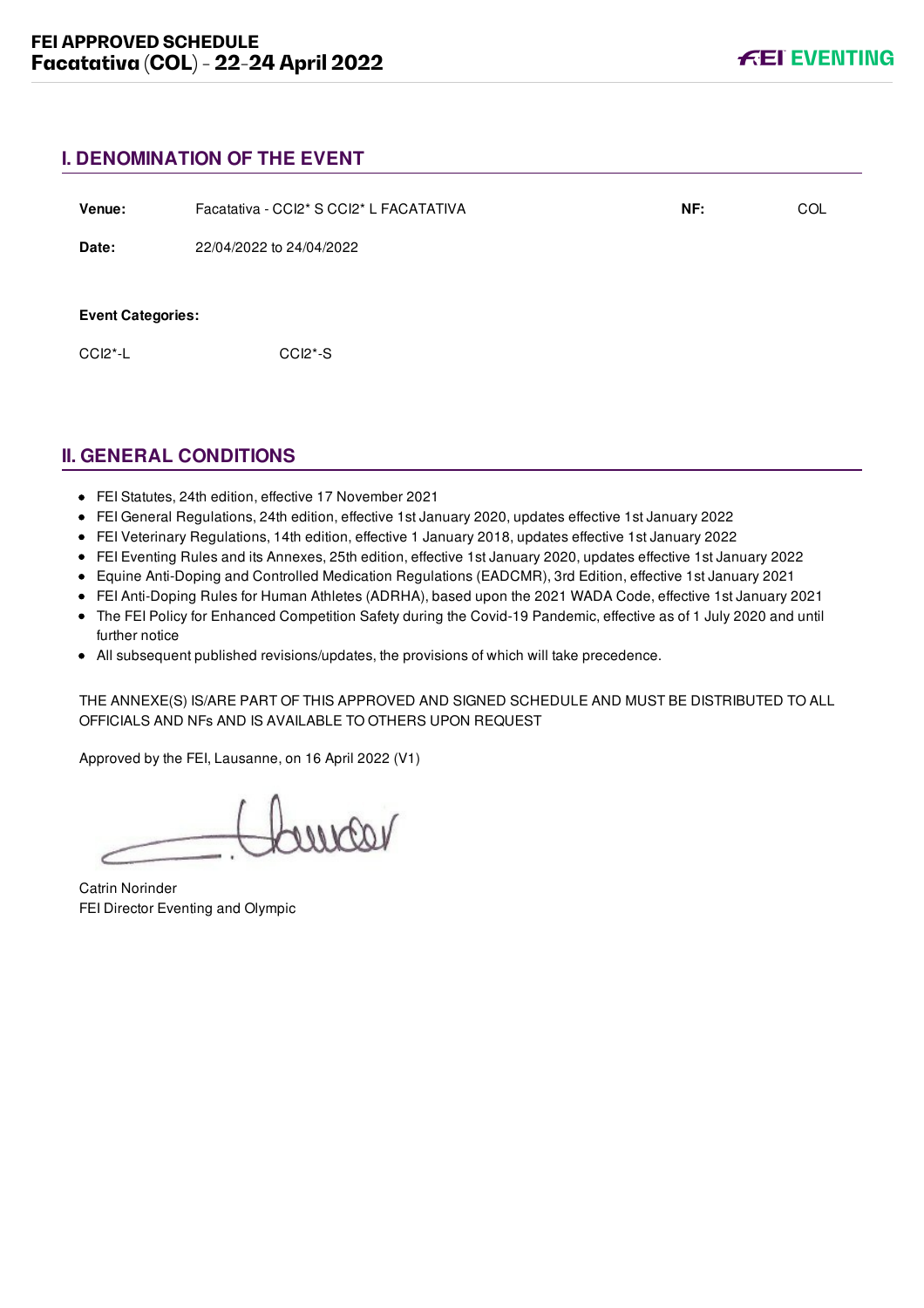## **Table of Contents**

| III. THE FEI CODE OF CONDUCT FOR THE WELFARE OF THE HORSE  4          |  |
|-----------------------------------------------------------------------|--|
|                                                                       |  |
|                                                                       |  |
|                                                                       |  |
|                                                                       |  |
|                                                                       |  |
|                                                                       |  |
|                                                                       |  |
|                                                                       |  |
|                                                                       |  |
| XI. LOGISTICAL, ADMINISTRATIVE AND TECHNICAL INFORMATION  17          |  |
|                                                                       |  |
|                                                                       |  |
|                                                                       |  |
| 13. LOCAL TRANSPORTATION & ARRANGEMENTS FROM HOTEL TO SHOWGROUNDS  18 |  |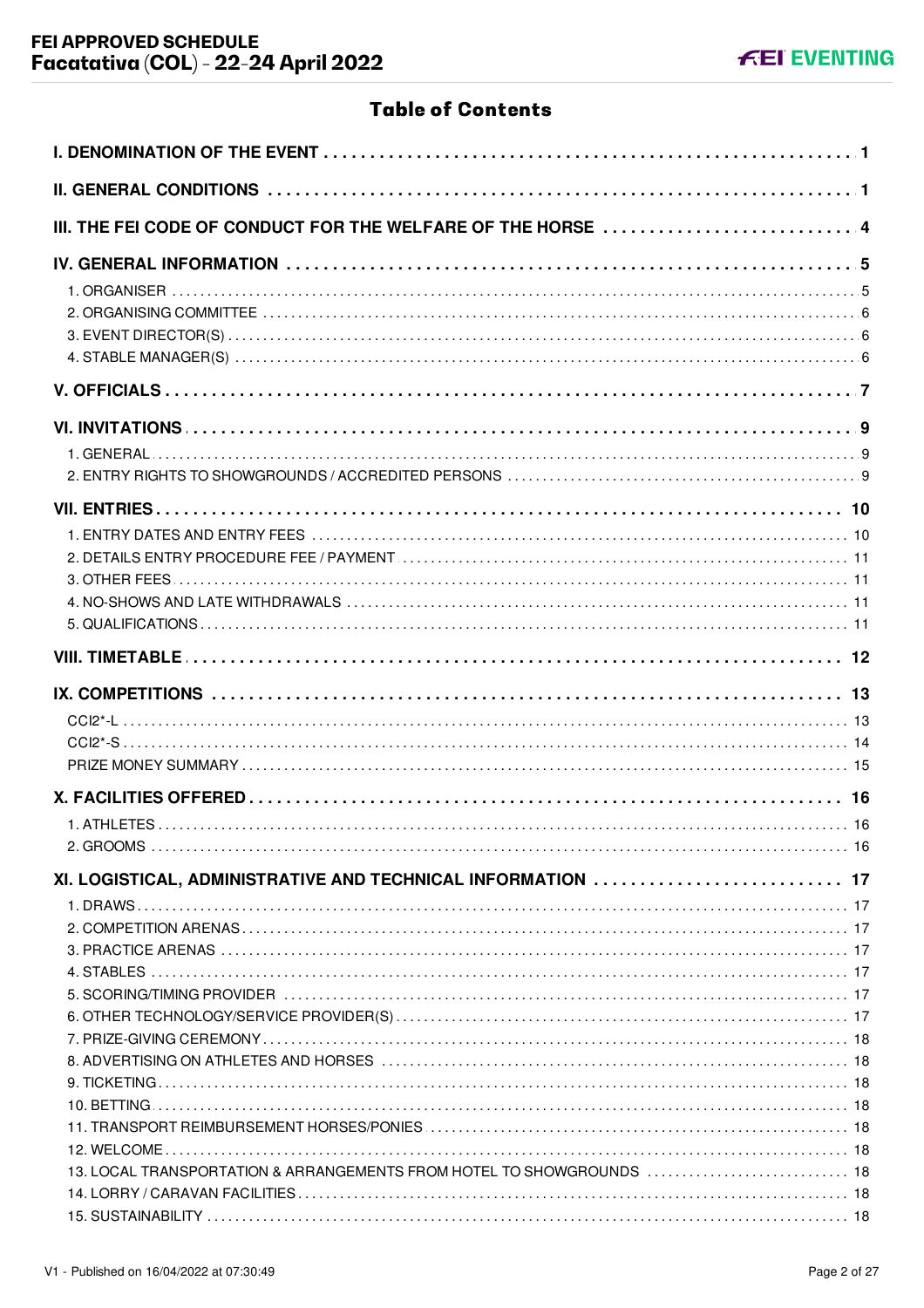| 7.2 VACCINATIONS - EQUINE INFLUENZA (FEI VETERINARY REGULATIONS ARTICLE 1003)  20   |  |
|-------------------------------------------------------------------------------------|--|
|                                                                                     |  |
| 7.4 HORSE INSPECTIONS (FEI VETERINARY REGULATIONS ARTICLES 1034-1042)  21           |  |
| 7.5 LIMB SENSITIVITY EXAMINATION (FEI VETERINARY REGULATIONS ARTICLE 1048-1053)  21 |  |
| 8. EQUINE ANTI-DOPING AND CONTROLLED MEDICATION PROGRAMME (EADCMP)  21              |  |
|                                                                                     |  |
| 8.2 ELECTIVE TESTING (FEI VETERINARY REGULATIONS ARTICLES 1057 AND 1058)  21        |  |
|                                                                                     |  |
|                                                                                     |  |
|                                                                                     |  |
| 1. THE FEI POLICY FOR ENHANCED COMPETITION SAFETY DURING THE COVID-19 PANDEMIC  23  |  |
|                                                                                     |  |
|                                                                                     |  |
|                                                                                     |  |
|                                                                                     |  |
|                                                                                     |  |
|                                                                                     |  |
|                                                                                     |  |
|                                                                                     |  |
|                                                                                     |  |
|                                                                                     |  |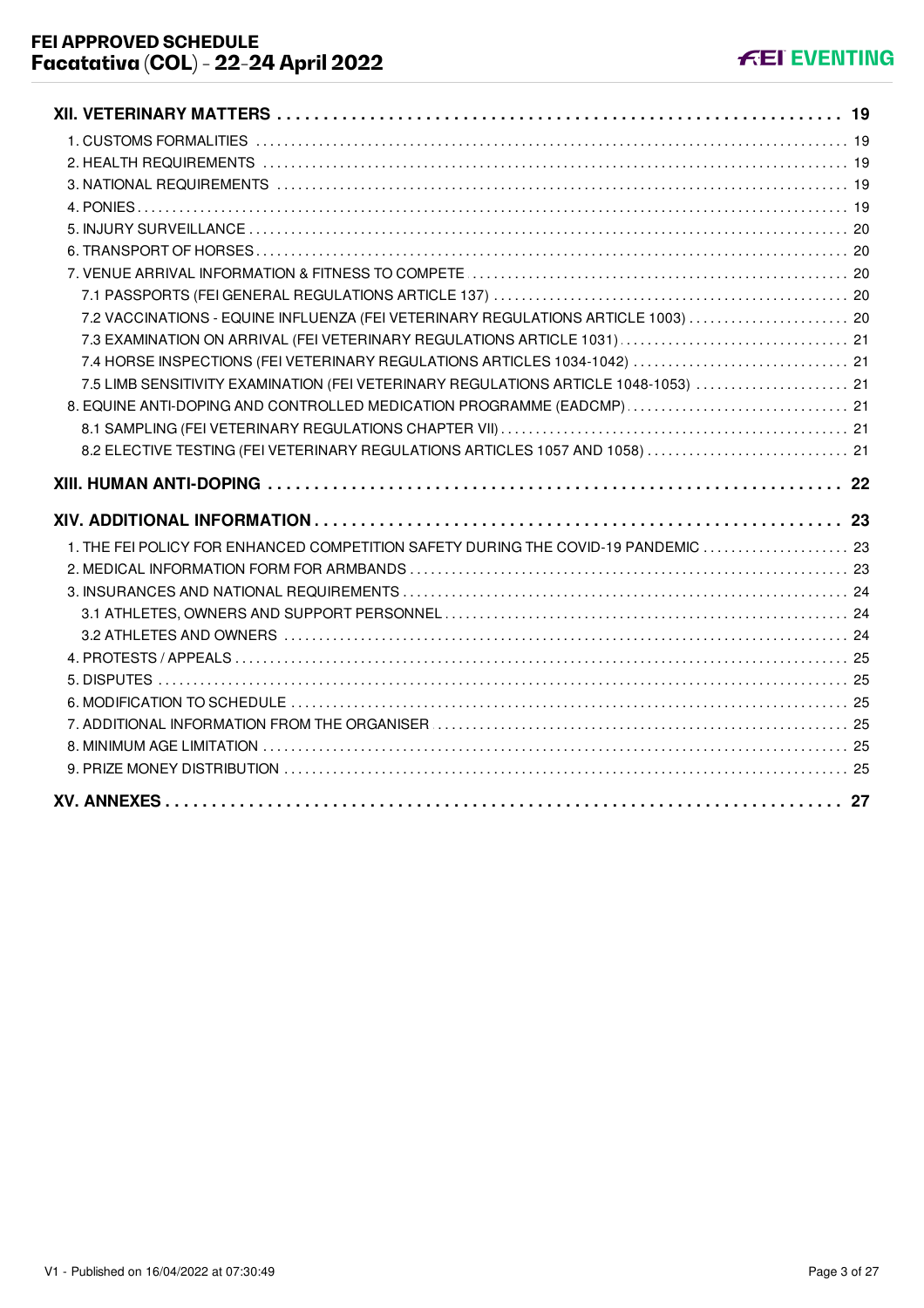## <span id="page-4-0"></span>**III. THE FEI CODE OF CONDUCT FOR THE WELFARE OF THE HORSE**

The Fédération Equestre Internationale (FEI) expects all those involved in international equestrian sport to adhere to the FEI's Code of Conduct and to acknowledge and accept that at all times the welfare of the horse must be paramount and must never be subordinated to competitive or commercial influences.

- 1. At all stages during the preparation and training of competition horses, welfare must take precedence over all other demands. This includes good horse management, training methods, farriery and tack, and transportation.
- 2. Horses and Athletes must be fit, competent and in good health before they are allowed to compete. This encompasses medication use, surgical procedures that threaten welfare or safety, pregnancy in mares and the misuse of aids.
- 3. Events must not prejudice horse welfare. This involves paying careful attention to the competition areas, ground surfaces, weather conditions, stabling, site safety and fitness of the horse for onward travel after the event.
- 4. Every effort must be made to ensure that horses receive proper attention after they have competed and that they are treated humanely when their competition careers are over. This covers proper veterinary care, competition injuries, euthanasia and retirement.
- 5. The FEI urges all involved with the sport to attain the highest levels of education in their areas of expertise.

The Long version of this Code can be obtained from the Fédération Equestre Internationale, HM King Hussein I Building, Chemin de la Joliette 8, 1006 Lausanne, Switzerland. Telephone: +41 21 310 47 47. The Code is available in English. The Code is also available on the FEI's website:<https://inside.fei.org/fei/regulations/general-rules>.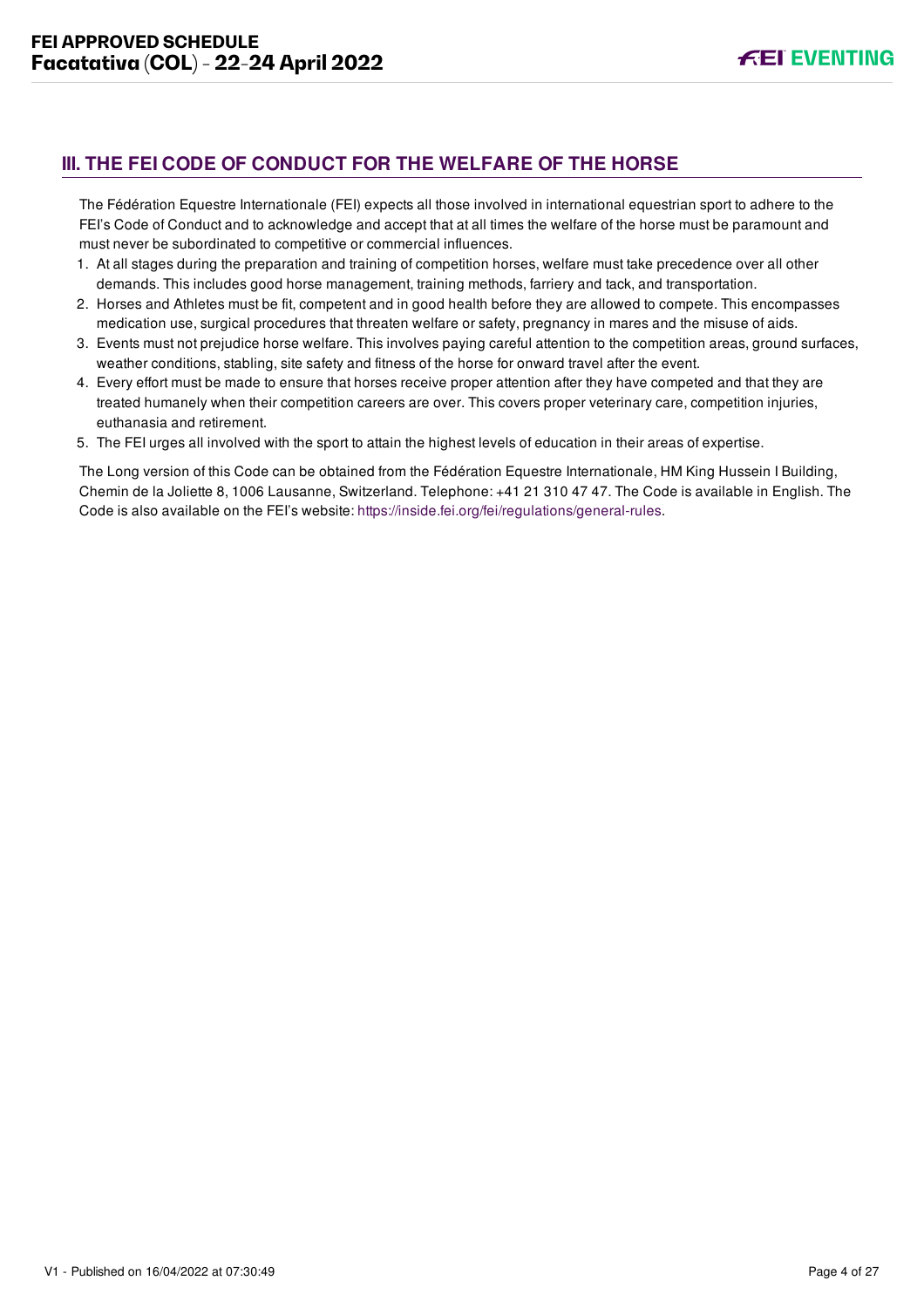## <span id="page-5-0"></span>**IV. GENERAL INFORMATION**

#### <span id="page-5-1"></span>**1. ORGANISER**

| Name:    | Director Escuela de Unidades Montadas y Equitación del Ejército                                      |
|----------|------------------------------------------------------------------------------------------------------|
| Address: | Escuela de Unidades Montadas y Equi<br>Carrera 7 # 100-06<br><b>Bogota</b><br>110110 Bogota Colombia |
| Phone:   | +57 1 3185242079                                                                                     |
| Fax:     |                                                                                                      |
| Email:   | ligamilitarecuestre@gmail.com                                                                        |
| Website: |                                                                                                      |

#### **Showground contact details**

| Venue name:     | Facatativa                                                                  |
|-----------------|-----------------------------------------------------------------------------|
| <b>Address:</b> | ESCUELA NACIONAL DE CARABINEROS<br>FACATATIVA<br>253058 FACATATIVA Colombia |
|                 |                                                                             |

#### **Phone:**

**GPS Coordinates:** Lat: 4.81670, Long: -74.36670

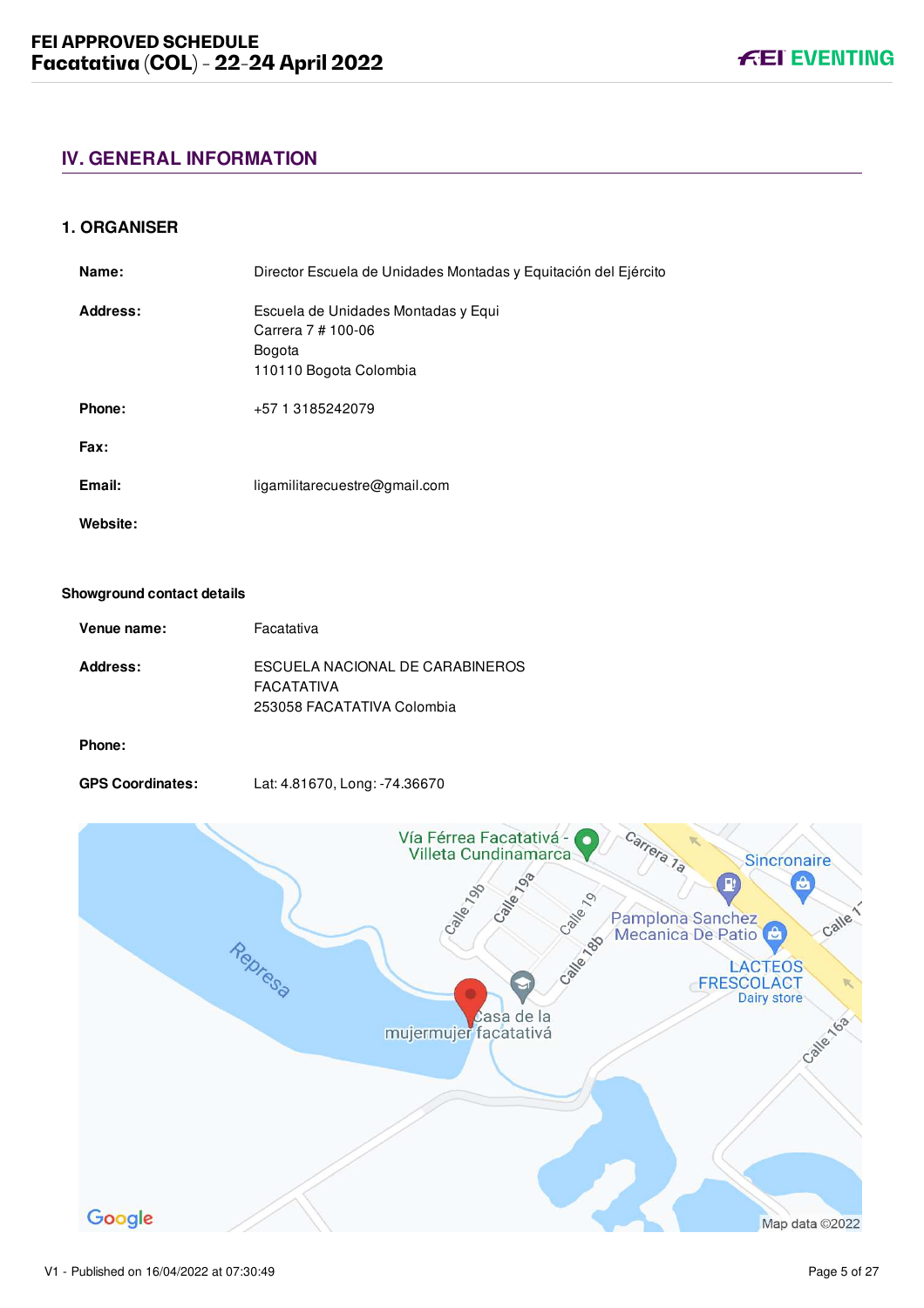## <span id="page-6-0"></span>**2. ORGANISING COMMITTEE**

| <b>Show Secretary</b>         | Freddy BERTEL                  |
|-------------------------------|--------------------------------|
| <b>President of the Event</b> | Jorge RODRIGUEZ CASTELLANOS    |
| <b>Press Officer</b>          | Natalia PIZANO DIAZ            |
| <b>Honorary President</b>     | Gral Jackeline NAVARRO ORDOÑEZ |

## <span id="page-6-1"></span>**3. EVENT DIRECTOR(S)**

**Name:** Jorge RODRIGUEZ CASTELLANOS

## <span id="page-6-2"></span>**4. STABLE MANAGER(S)**

**Name:** Pedro Fabian COLMENARES LEON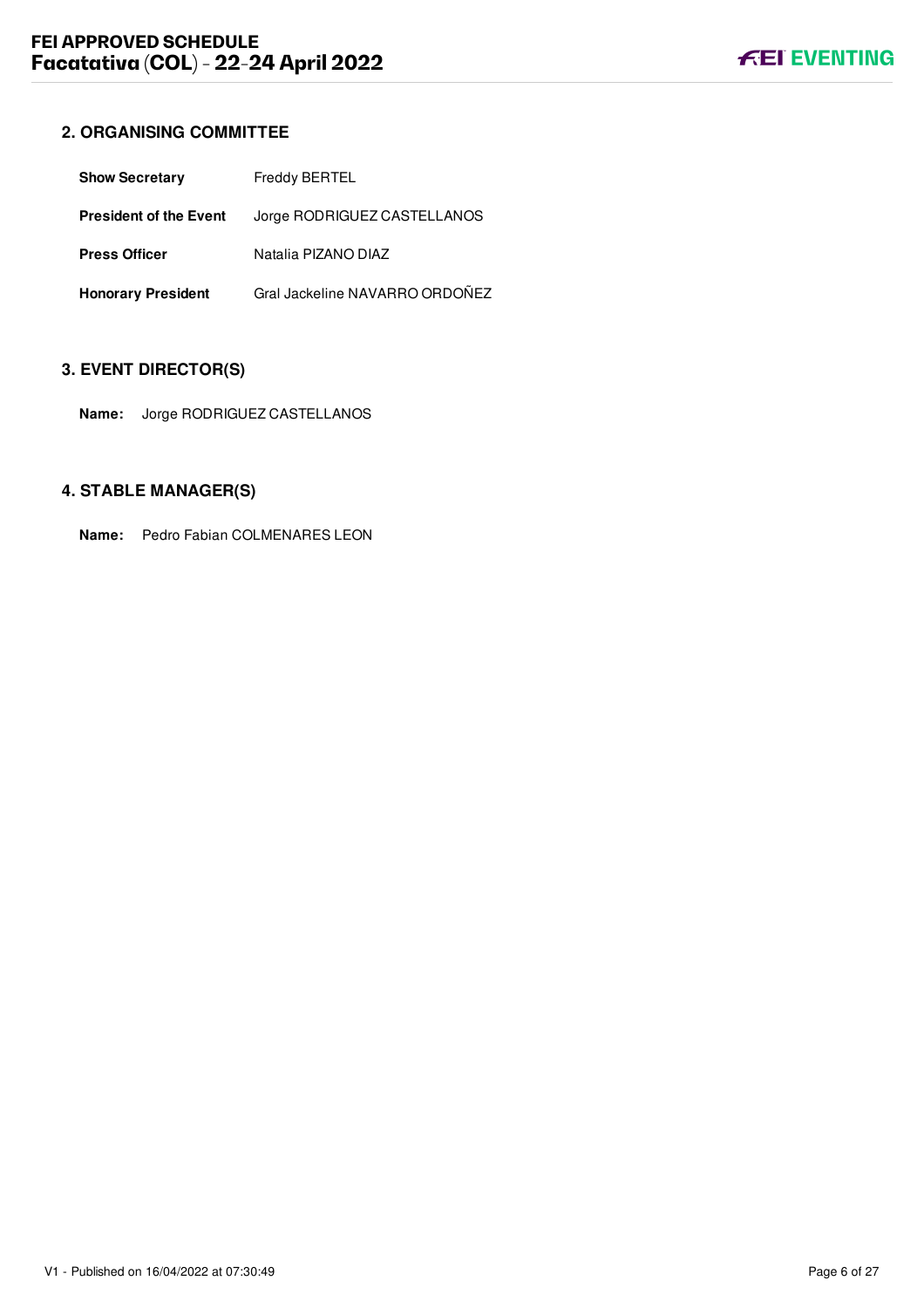## <span id="page-7-0"></span>**V. OFFICIALS**

**Please note that the schedule has been approved under the provision that all appointed Officials have successfully passed the online FEI Competency Evaluation Test.** 

**At least one Permitted Treating Vet must be appointed for every 200 horses at the venue (Veterinary regulations, art. 1007).**

| <b>Assignment</b>                              | Name / FEI ID                          | <b>NF</b>  | <b>Function</b>         | <b>Events</b> |
|------------------------------------------------|----------------------------------------|------------|-------------------------|---------------|
| 1. Ground Jury                                 |                                        |            |                         |               |
| CCI <sub>2</sub> <sup>*</sup> -L               |                                        |            |                         |               |
| <b>Ground Jury President</b>                   | <b>Carolina BARRAQUER</b><br>10047192  | COL        | Judge $(2)$             |               |
| <b>Ground Jury Member</b>                      | Juan Carlos NÙÑEZ ARAÚJO<br>10032468   | URU        | Judge (2)               |               |
| <b>Jumping Judge</b>                           | All jury members                       |            |                         |               |
| $CCI2*-S$                                      |                                        |            |                         |               |
| <b>Ground Jury President</b>                   | <b>Carolina BARRAQUER</b><br>10047192  | COL        | Judge (2)               |               |
| <b>Ground Jury Member</b>                      | Juan Carlos NÙÑEZ ARAÚJO<br>10032468   | URU        | Judge (2)               |               |
| <b>Jumping Judge</b>                           | All jury members                       |            |                         |               |
| 2. Technical Delegate                          |                                        |            |                         |               |
| <b>Technical Delegate</b>                      | <b>Ricardo PEREZ CONDE</b><br>10066609 | <b>MEX</b> | Technical delegate (2)  | All<br>Events |
| 3. Course Designer                             |                                        |            |                         |               |
| <b>Cross Country Course</b><br><b>Designer</b> | <b>Nepomuceno GOMEZ</b><br>10079151    | COL        | Course designer (2)     | All<br>Events |
| <b>Jumping Course Designer</b>                 | <b>Javier MEDRANO</b><br>10052395      |            | COL Course designer (3) | All<br>Events |
| 4. Chief Steward                               |                                        |            |                         |               |
| <b>Chief Steward</b>                           | <b>Mariana RECALDE</b><br>10067327     | COL        | Steward (2)             | All<br>Events |
| <b>5. Assistant Stewards</b>                   |                                        |            |                         |               |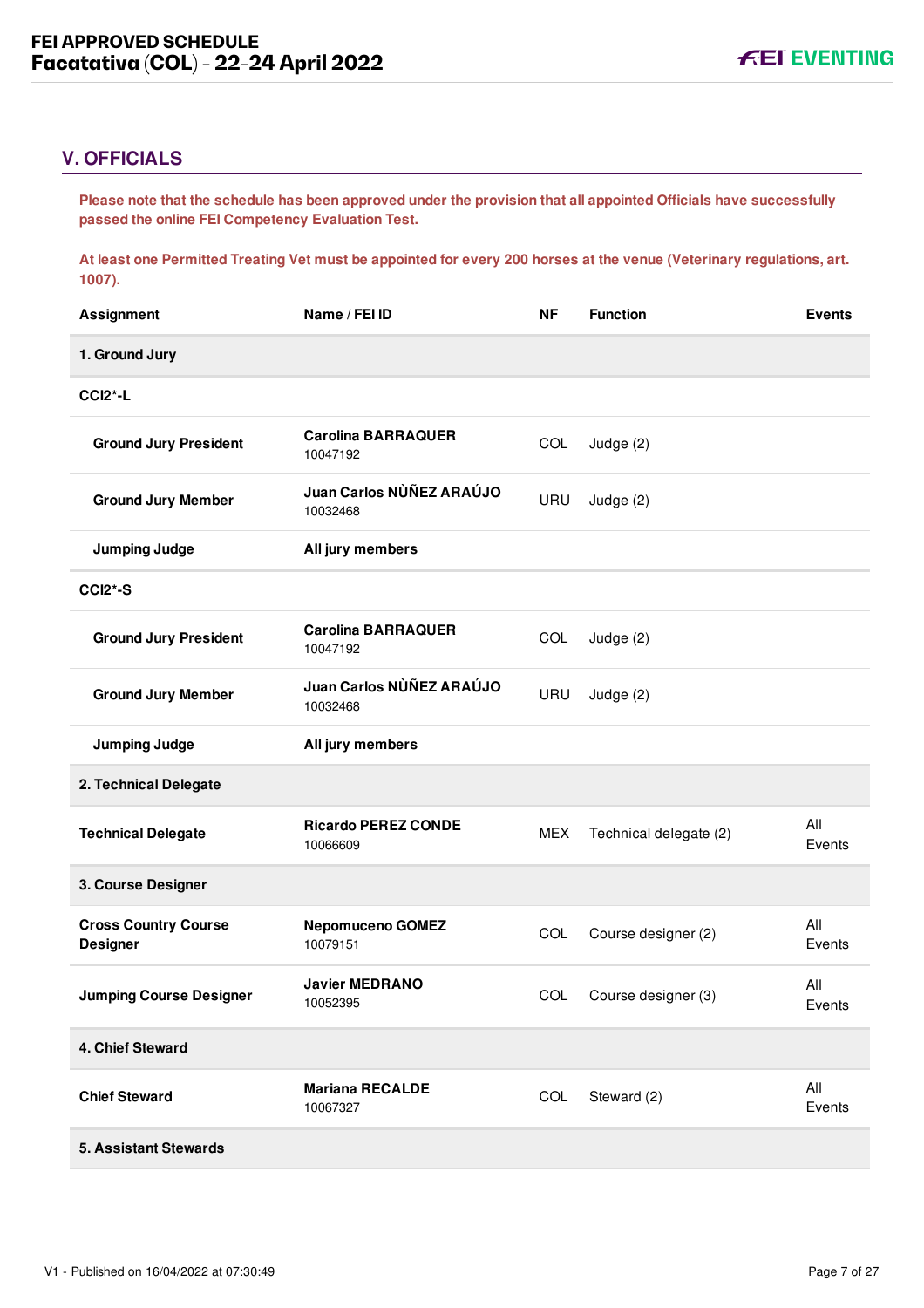## **FEI APPROVED SCHEDULE Facatativa (COL) - 22-24 April 2022**

## **KEI EVENTING**

| <b>Assignment</b>                                     | Name / FEI ID                                                                       | <b>NF</b> | <b>Function</b>                               | <b>Events</b> |
|-------------------------------------------------------|-------------------------------------------------------------------------------------|-----------|-----------------------------------------------|---------------|
| <b>Assistant Steward</b>                              | <b>Fredy Andres ROJAS</b><br><b>MANCILLA</b><br>10180322                            | COL       | Steward (1)                                   | All<br>Events |
| 6. FEI Veterinary Delegate                            |                                                                                     |           |                                               |               |
| <b>Veterinary Delegate</b>                            | <b>Javier Ivan CHIRIVI FORERO</b><br>10086515                                       | COL       | Official Veterinarian (2)                     | All<br>Events |
| 7. Veterinary Service Manager & Treating Veterinarian |                                                                                     |           |                                               |               |
| <b>Veterinary Service Manager</b><br>(VSM)            | <b>Luis Carlos MENA AGUILERA</b><br>10149429                                        | COL       | <b>FEI Permitted Treating</b><br>Veterinarian | All<br>Events |
| <b>Treating Veterinarian</b>                          | Jorge Andres TRIANA OSPINA<br>10067336                                              | COL       | FEI Permitted Treating<br>Veterinarian        | All<br>Events |
| 8. Chief Medical Officer & Medical Services           |                                                                                     |           |                                               |               |
| <b>Chief Medical Officer</b>                          | <b>Victor Germán VARGAS</b><br><b>MANRIQUE</b><br>10260093<br>Phone: +57 3204993782 | COL       |                                               | All<br>Events |
| <b>Medical Services</b>                               | <b>Hospital San Rafael de</b><br><b>Facatativa</b><br>30000157                      | COL       | Corporation                                   | All<br>Events |
| 9. Farrier                                            |                                                                                     |           |                                               |               |
| <b>Farrier</b>                                        | Rodriguez PATIÑO<br>10271987<br>Phone: 3222168531                                   |           |                                               | All<br>Events |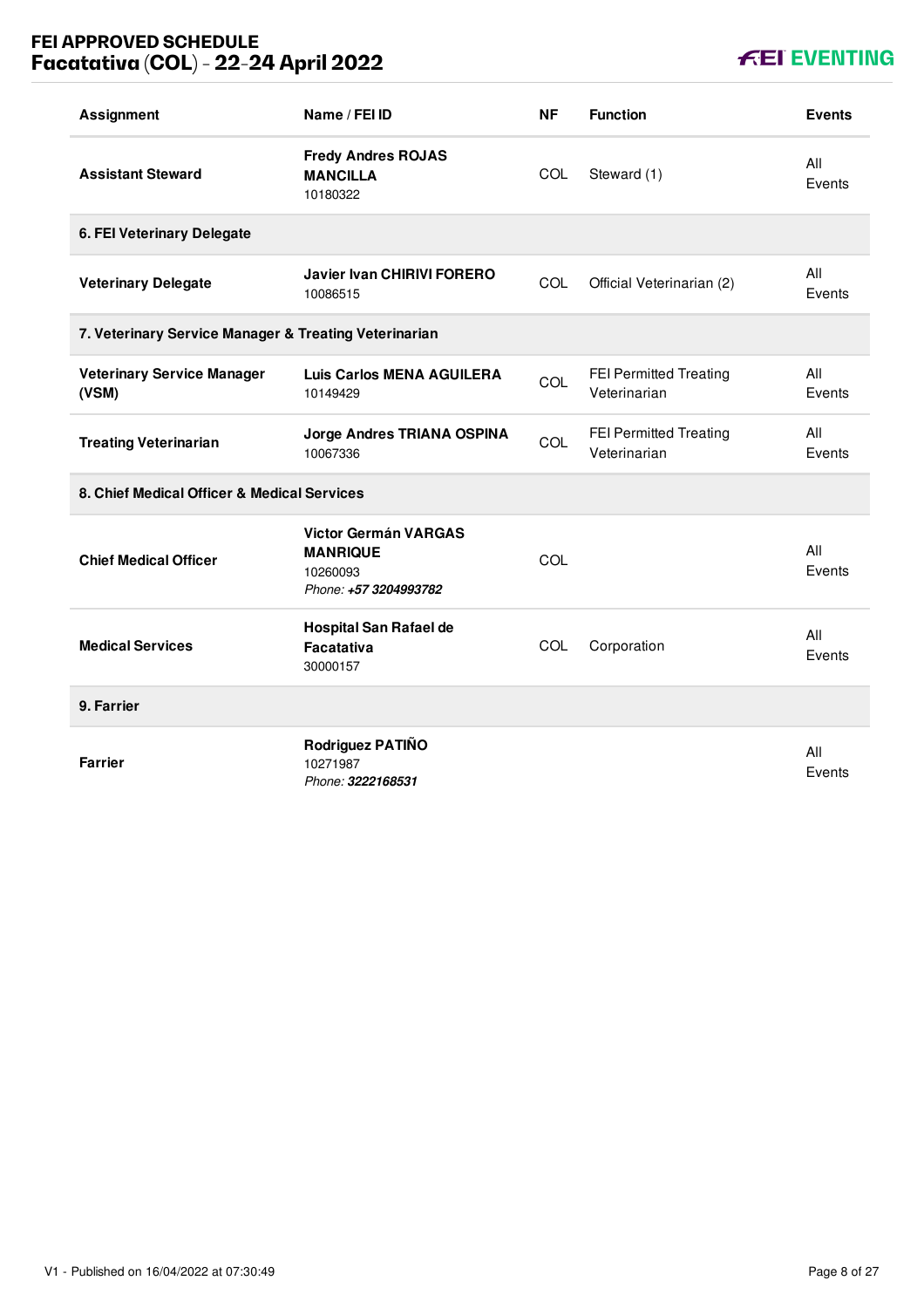## <span id="page-9-0"></span>**VI. INVITATIONS**

#### <span id="page-9-1"></span>**1. GENERAL**

| <b>Invited NFs</b>                               | Unlimited                           |
|--------------------------------------------------|-------------------------------------|
| Number of athletes from the host<br>nation       | 20                                  |
| Number of athletes per NF                        | 4                                   |
| Maximum number of horses per<br>athlete          | 3                                   |
| Ballot procedure in case of<br>excessive entries | <b>FIRST ENTERED FIRST ACCEPTED</b> |

Athletes are invited by the Organiser through their National Federation. One (1) groom per athlete.

#### <span id="page-9-2"></span>**2. ENTRY RIGHTS TO SHOWGROUNDS / ACCREDITED PERSONS**

Entry right to the stable area according to FEI Veterinary Regulations Articles 1008-1009

#### **NUMBER OF ACCREDITED PERSONS**

| Horse owner    | 2 accreditations per horse acc. to FEI Passport |
|----------------|-------------------------------------------------|
| Groom          |                                                 |
| <b>Partner</b> |                                                 |
| <b>Athlete</b> | 2                                               |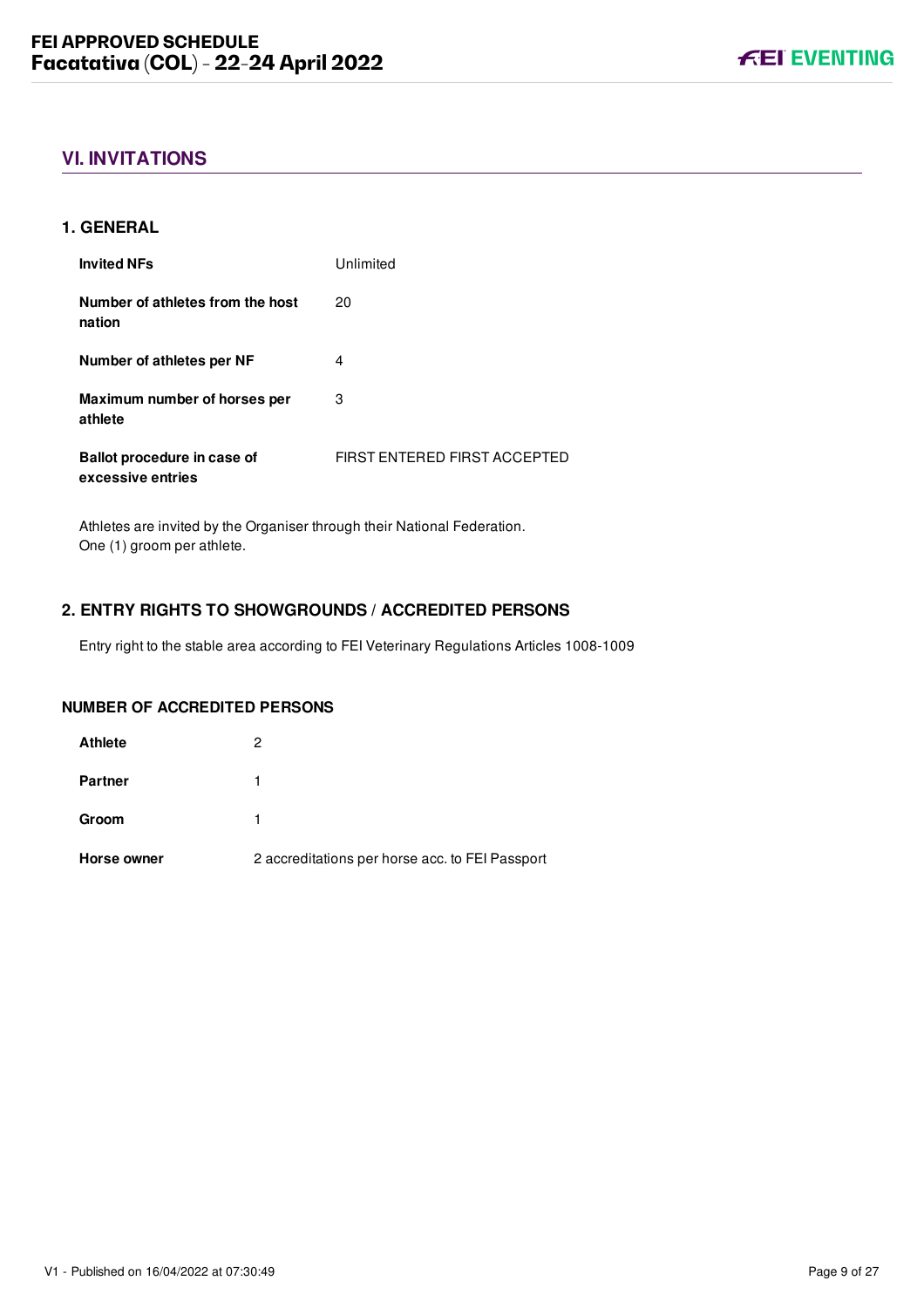## <span id="page-10-0"></span>**VII. ENTRIES**

#### **IMPORTANT**

- Entries must be made through the FEI Entry System for all categories of this Event ([https://entry.fei.org\)](https://entry.fei.org);
- Additional documentation can be found at: <https://inside.fei.org/fei/your-role/it-services/fei-entry-system>
- All Athletes and Horses participating in any International Competition must be registered with the FEI;
- Athletes and/or Horses present at the Event without having been entered through the FEI's Online Entry System will automatically be disqualified unless compelling circumstances warrant otherwise.

#### <span id="page-10-1"></span>**1. ENTRY DATES AND ENTRY FEES**

Entries have to be in accordance with Art. 509 of the FEI Eventing Rules, 25th edition, effective 1st January 2020, updates effective 1st January 2022.

#### **Deadlines for entries**

| Closing date for  | CCI2*-L 19/04/2022        |  |
|-------------------|---------------------------|--|
| definite entries: | <b>CCI2*-S</b> 19/04/2022 |  |
| Last date for     | CCI2*-L 21/04/2022        |  |
| substitutions:    | <b>CCI2*-S</b> 21/04/2022 |  |

#### **Fees for horses**

| Entry fee per horse    |                                                                                                                                                                                                                      |
|------------------------|----------------------------------------------------------------------------------------------------------------------------------------------------------------------------------------------------------------------|
| $CCI2^* - L$           | 265 USD incl. VAT (0%)                                                                                                                                                                                               |
| $CCI2*-S$              | 265 USD incl. VAT (0%)                                                                                                                                                                                               |
| <b>EADCMP Fee</b>      | Lower Level Events (CIMs) CHF 18 per horse per event (For definition of CIMs see Appendix E of the FEI General Regulations)<br>Higher Level Events CHF 25 per horse per event (All other events not defined as CIMs) |
| $CCl2$ <sup>*</sup> -L | 18 USD incl. VAT (0%) (18 CHF not included in entry fee)                                                                                                                                                             |
| $CCI2*-S$              | 18 USD incl. VAT (0%) (18 CHF not included in entry fee)                                                                                                                                                             |
| Stabling fee per horse |                                                                                                                                                                                                                      |
| $CCI2$ *-L             | 20 USD incl. VAT (0%)                                                                                                                                                                                                |
| $CCI2*-S$              | 20 USD incl. VAT (0%)                                                                                                                                                                                                |
| Total fee per horse    |                                                                                                                                                                                                                      |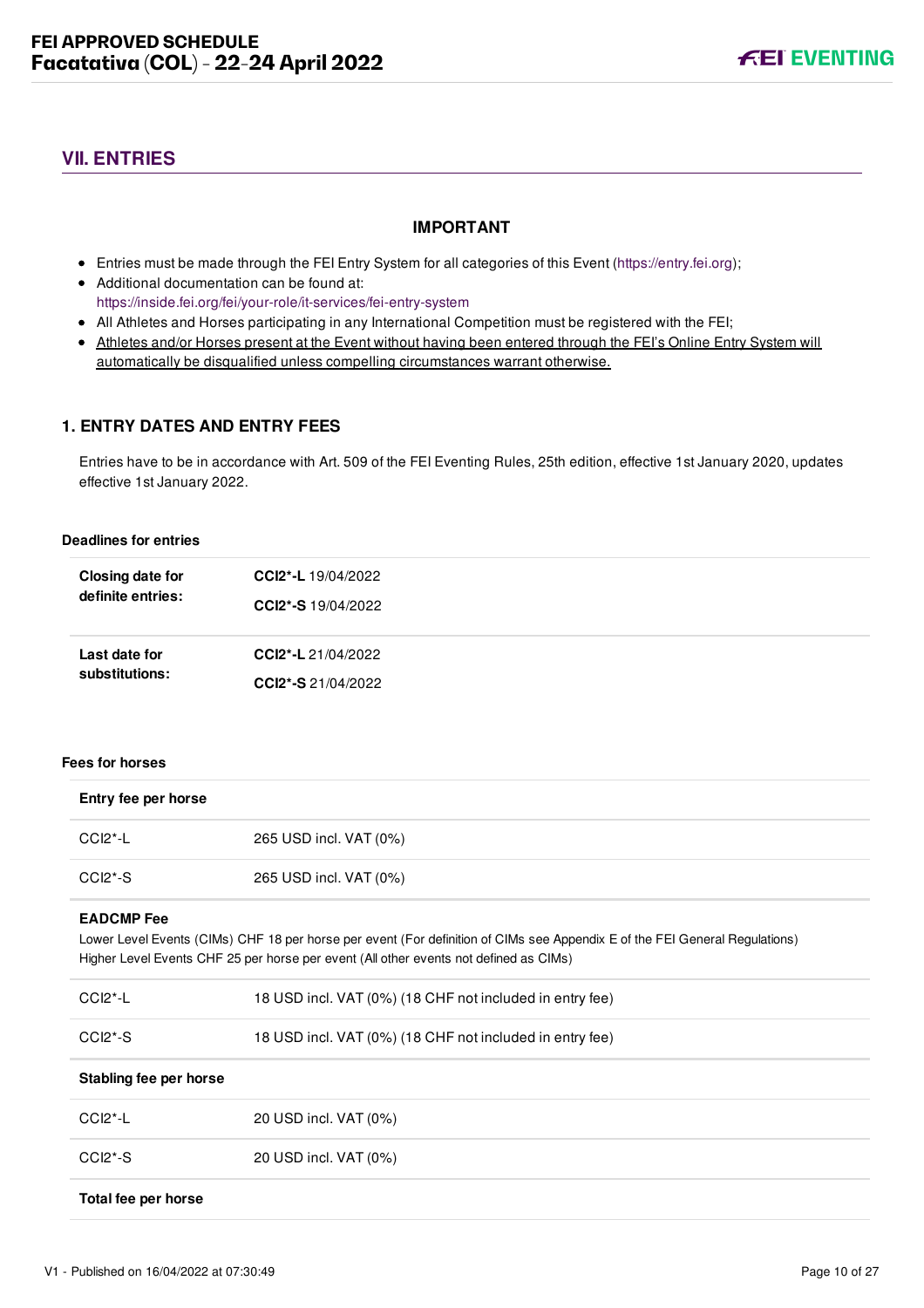**FEI EVENTING** 

| CCI2*-L | 303 USD incl. VAT |
|---------|-------------------|
|         |                   |

CCI2\*-S 303 USD incl. VAT

#### <span id="page-11-0"></span>**2. DETAILS ENTRY PROCEDURE FEE / PAYMENT**

IN CASH AT SHOW OFFICE AT ARRIVAL OR FEC BEFORE 21/04/2022

#### <span id="page-11-1"></span>**3. OTHER FEES**

All other fees must be listed hereunder with the details of the amounts to be charged and approved by the FEI. Only fees approved by the FEI and listed in the approved Schedule can be charged by the OC.

All aforementioned amounts include VAT, if applicable

VAT number of the Organiser:

#### <span id="page-11-2"></span>**4. NO-SHOWS AND LATE WITHDRAWALS**

In the case of withdrawals after the date of definite entries or no-shows the athlete or the respective NF will be held liable to reimburse the OC for the actual financial loss incurred by the OC (i.e. stabling and hotel expenses) as a result of the late withdrawal or no-show.

**Amount charged** 150 USD AMOUNT WILL BE CHARGED ON APRIL 30 2022

#### **Refund procedure**

#### <span id="page-11-3"></span>**5. QUALIFICATIONS**

Entries have to be in accordance with Art. 520 and 521 of the FEI Eventing Rules, 25th edition, effective 1st January 2020, updates effective 1st January 2022.

The eligibility to compete will be determined by a combination of the following:

- The level of the Athlete category (National, D, C, B, A) (Art.519)
- The achievement of a number of Minimum Eligibility Requirements according to the eligibility matrix of requirements (Art. 520)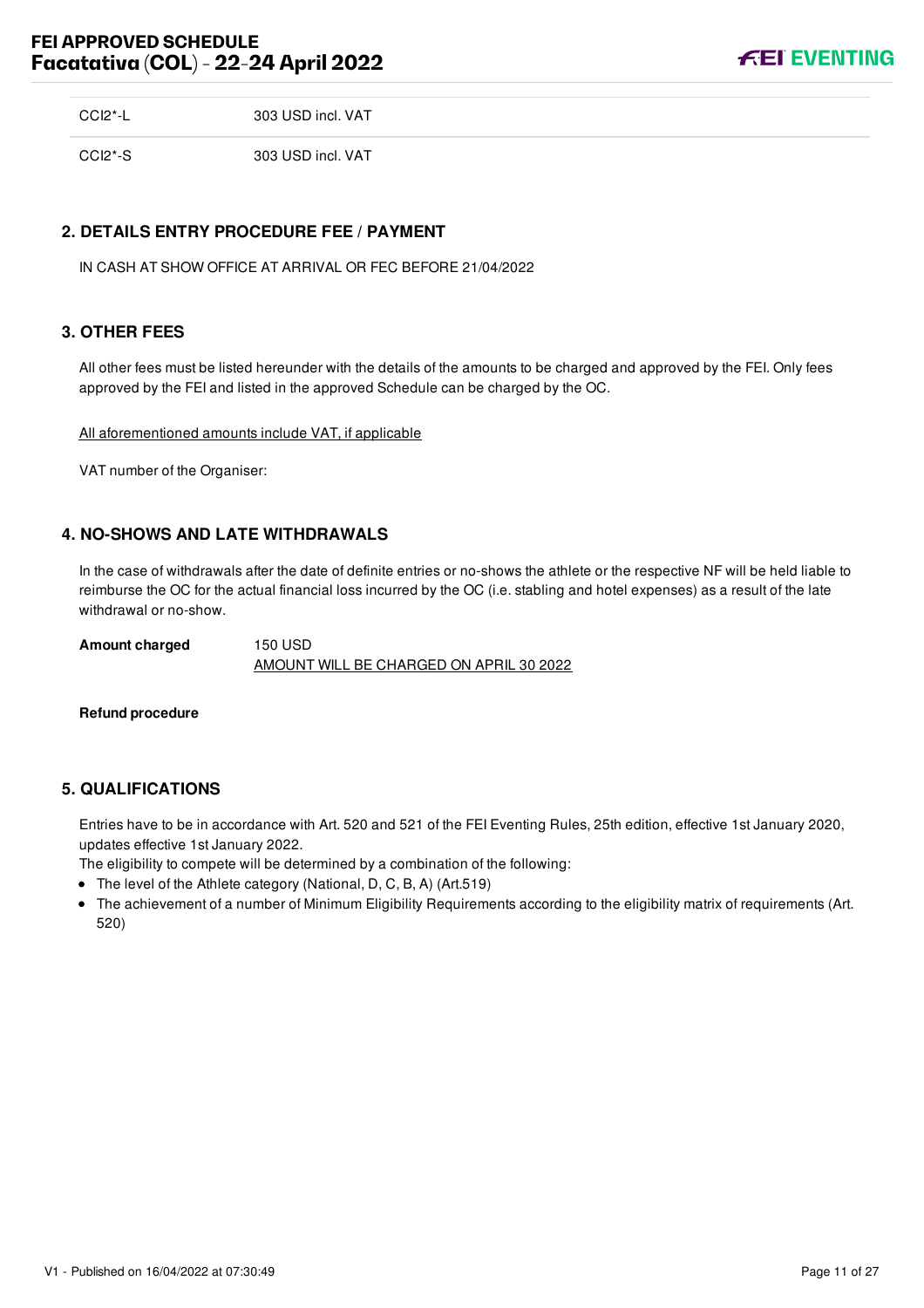## <span id="page-12-0"></span>**VIII. TIMETABLE**

| $CCI2$ <sup>*</sup> -L            | Day      | <b>Date</b> | <b>Time</b>     |
|-----------------------------------|----------|-------------|-----------------|
| Vet examination on arrival        | Friday   | 22/04/2022  | $06:00 - 07:00$ |
| <b>Opening of stables</b>         | Friday   | 22/04/2022  | $06:00 - 07:00$ |
| 1st horse inspection              | Friday   | 22/04/2022  | $07:30 - 08:00$ |
| <b>Declaration of starters</b>    | Friday   | 22/04/2022  | 08:00           |
| <b>Dressage Test</b>              | Friday   | 22/04/2022  | 08:15           |
| <b>Official course inspection</b> | Friday   | 22/04/2022  | 14:00 - 18:00   |
| <b>Cross-Country Test</b>         | Saturday | 23/04/2022  | 09:00           |
| 2nd horse inspection              | Sunday   | 24/04/2022  | 10:30           |
| <b>Jumping Test</b>               | Sunday   | 24/04/2022  | 16:00           |
| Prize-giving                      | Sunday   | 24/04/2022  | 17:00           |

| $CCI2*-S$                         | Day      | <b>Date</b> | <b>Time</b>     |
|-----------------------------------|----------|-------------|-----------------|
| <b>Opening of stables</b>         | Friday   | 22/04/2022  | $06:00 - 07:00$ |
| Vet examination on arrival        | Friday   | 22/04/2022  | $06:00 - 07:00$ |
| 1st horse inspection              | Friday   | 22/04/2022  | 07:40           |
| <b>Declaration of starters</b>    | Friday   | 22/04/2022  | 08:00           |
| <b>Dressage Test</b>              | Friday   | 22/04/2022  | 09:00           |
| <b>Official course inspection</b> | Friday   | 22/04/2022  | 14:00 - 18:00   |
| <b>Cross-Country Test</b>         | Saturday | 23/04/2022  | 09:40           |
| 2nd horse inspection              | Sunday   | 24/04/2022  | 10:00           |
| <b>Jumping Test</b>               | Sunday   | 24/04/2022  | 16:20           |
| Prize-giving                      | Sunday   | 24/04/2022  | 17:00           |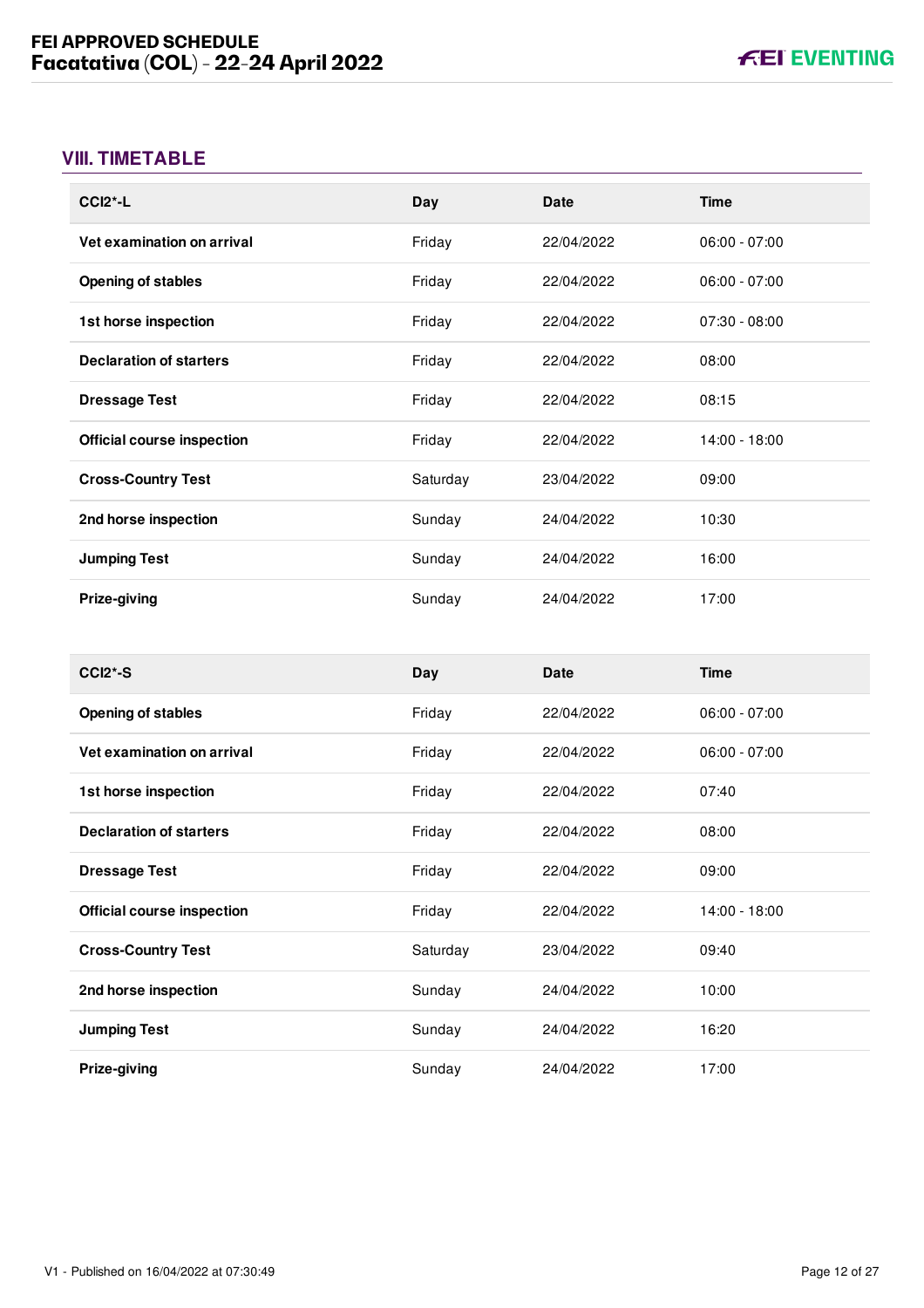### <span id="page-13-0"></span>**IX. COMPETITIONS**

**These competitions will be in accordance with the FEI Eventing Rules and its Annexes, 25th edition, effective 1st January 2020, updates effective 1st January 2022.**

#### <span id="page-13-1"></span>**CCI2\*-L**

#### **TECHNICAL CONDITIONS**

| <b>DRESSAGE TEST</b><br>CCI <sub>2</sub> <sup>*</sup> -L | $CCI2*B$                |               |
|----------------------------------------------------------|-------------------------|---------------|
| <b>CROSS-COUNTRY</b><br><b>TEST</b>                      | Length:                 | 3640 - 3660 m |
| CCI <sub>2</sub> <sup>*</sup> -L                         | Speed:                  | $520$ m/min   |
|                                                          | Number of efforts:      | $27 - 28$     |
| <b>JUMPING</b>                                           | Distance:               | 600 m         |
| CCI <sub>2</sub> <sup>*</sup> -L                         | Speed:                  | $350$ m/min   |
|                                                          | Max. number of efforts: | 13            |
|                                                          | Number of obstacles:    | $10 - 11$     |

#### **PRIZE CLASSIFICATION**

-

| Total amount of prize money per | No Prize Money |
|---------------------------------|----------------|
| section:                        |                |

**Other details on prize money distribution**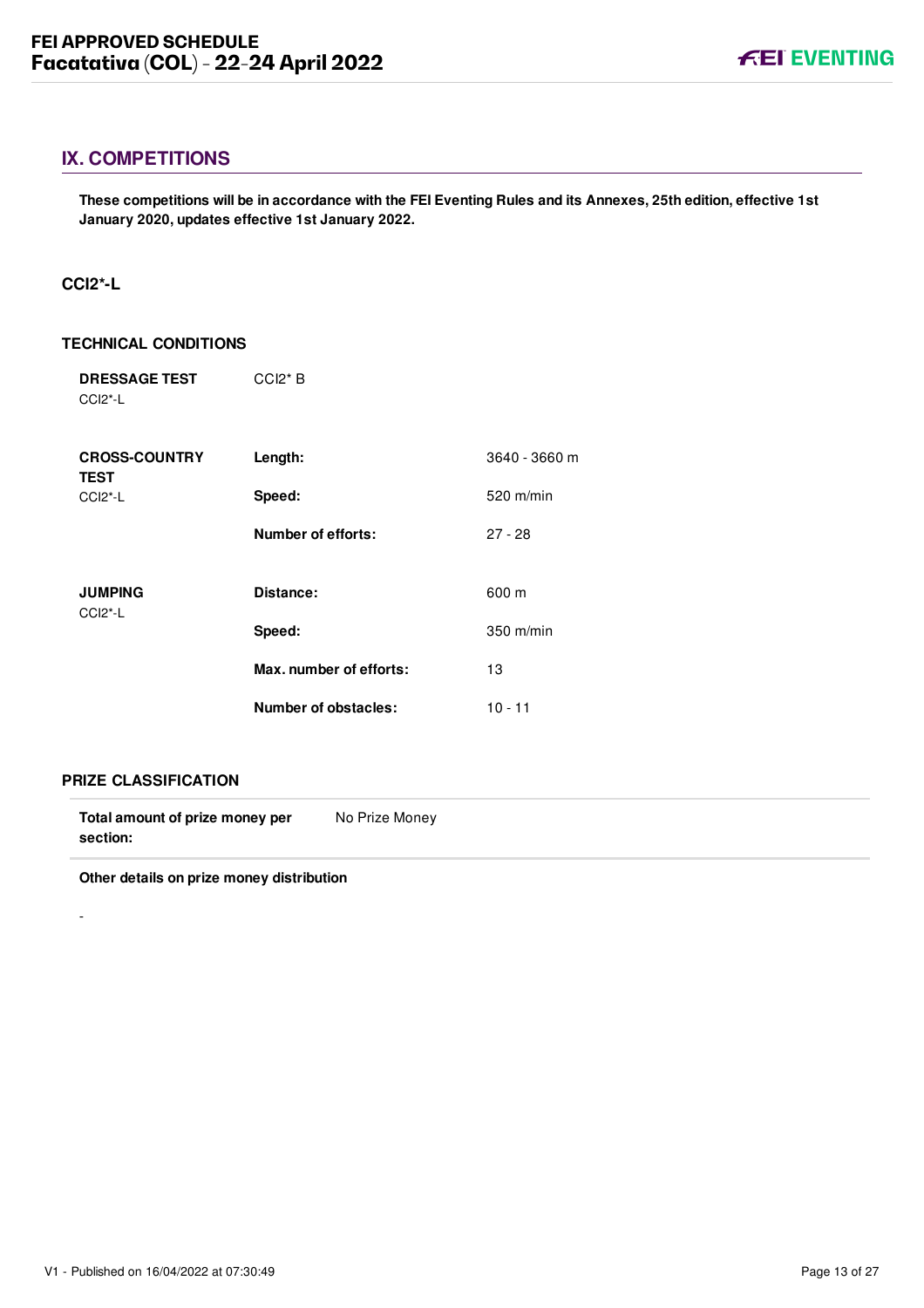#### <span id="page-14-0"></span>**CCI2\*-S**

#### **TECHNICAL CONDITIONS**

**DRESSAGE TEST** CCI2\*-S

| <b>CROSS-COUNTRY</b><br><b>TEST</b> | Length:                   | 2600 m              |
|-------------------------------------|---------------------------|---------------------|
| CCI <sub>2</sub> <sup>*</sup> -S    | Speed:                    | $520$ m/min         |
|                                     | <b>Number of efforts:</b> | 25                  |
| <b>JUMPING</b>                      | Distance:                 | 600 m               |
| CCI <sub>2</sub> <sup>*</sup> -S    | Speed:                    | $350 \text{ m/min}$ |
|                                     | Max. number of efforts:   | 13                  |
|                                     | Number of obstacles:      | 10                  |

CCI2\* B

#### **PRIZE CLASSIFICATION**

-

**Other details on prize money distribution**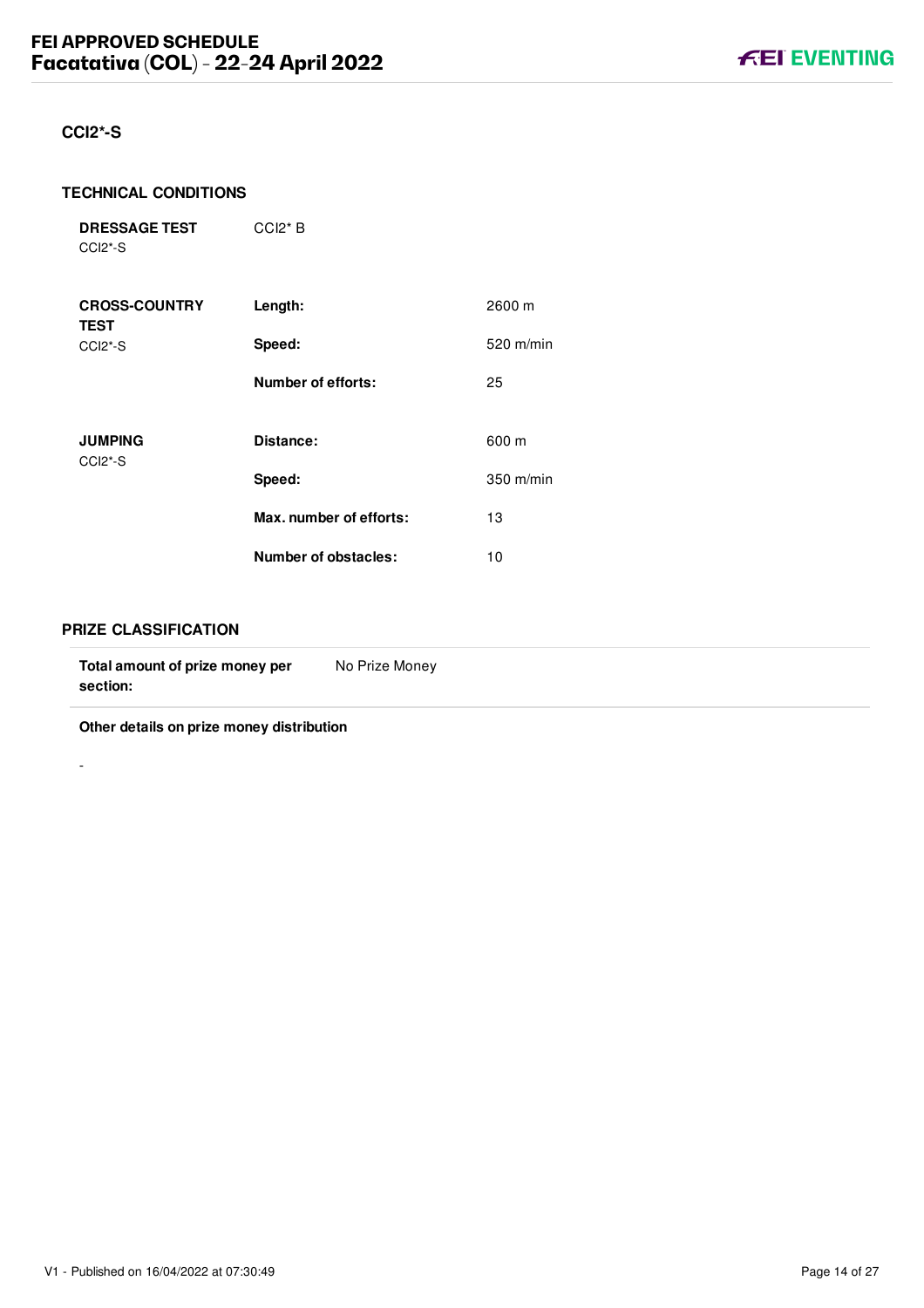

#### <span id="page-15-0"></span>**PRIZE MONEY SUMMARY**

| Category | Amount   |
|----------|----------|
| CCI2*-L  | 0.00 USD |
| CCI2*-S  | 0.00 USD |
|          |          |

**Total**

#### **IMPORTANT**

**The total amount of prize money shown for each Competition in the schedule must be distributed. (FEI General Regulations articles 127 and 128)**

The value of the **1st prize must not exceed 1/3 of the total prize money** distributed for the competition. The minimum number of prizes offered for each competition must be allocated on the basis of one prize for every commenced four Athletes, with a minimum of five prizes.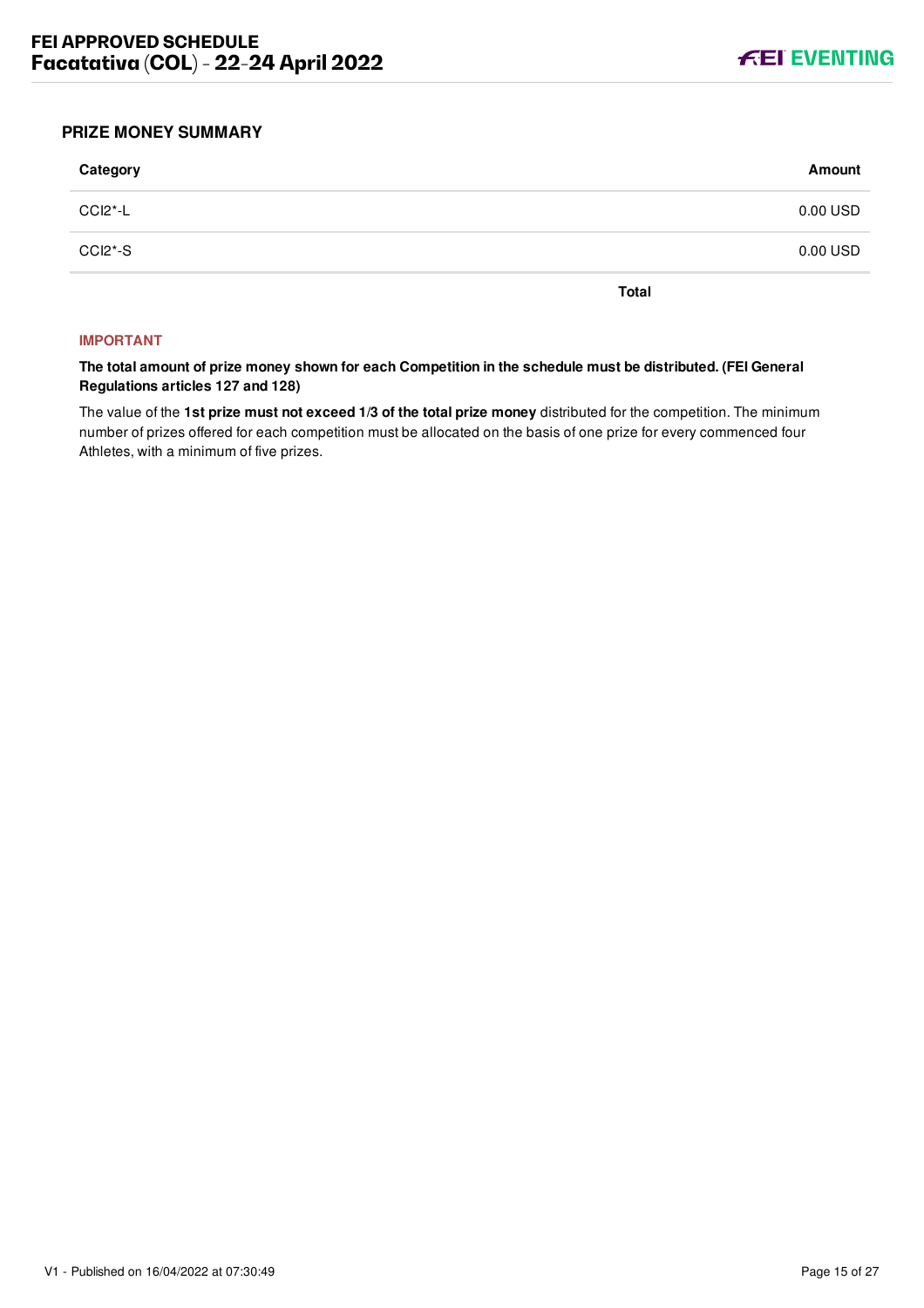#### <span id="page-16-1"></span><span id="page-16-0"></span>**1. ATHLETES**

#### **ACCOMMODATION**

Hotel name: Hotel Factory Green **Address:** Autopista Medellin , Km 3.5 Via Siberia Costado sur 250017 Bogota Colombia

**Telephone:** 6015897556

Accommodated (bed and breakfast) from **22/04/2022** to **24/04/2022**

At the expense of **Athletes**

#### **MEALS**

-

#### <span id="page-16-2"></span>**2. GROOMS**

#### **ACCOMMODATION**

Requests for accommodation must be sent with entries.

Accommodation will be at the expense of **Athletes**

Accommodated (bed and breakfast) from **22/04/2022** to **24/04/2022**

#### **MEALS**

## -

If applicable, Organiser must provide proper sanitary conditions. The showering facilities should be sufficient for both male and female grooms with hot and cold water. Shower facilities as well as restrooms should at all times be in a state of cleanliness.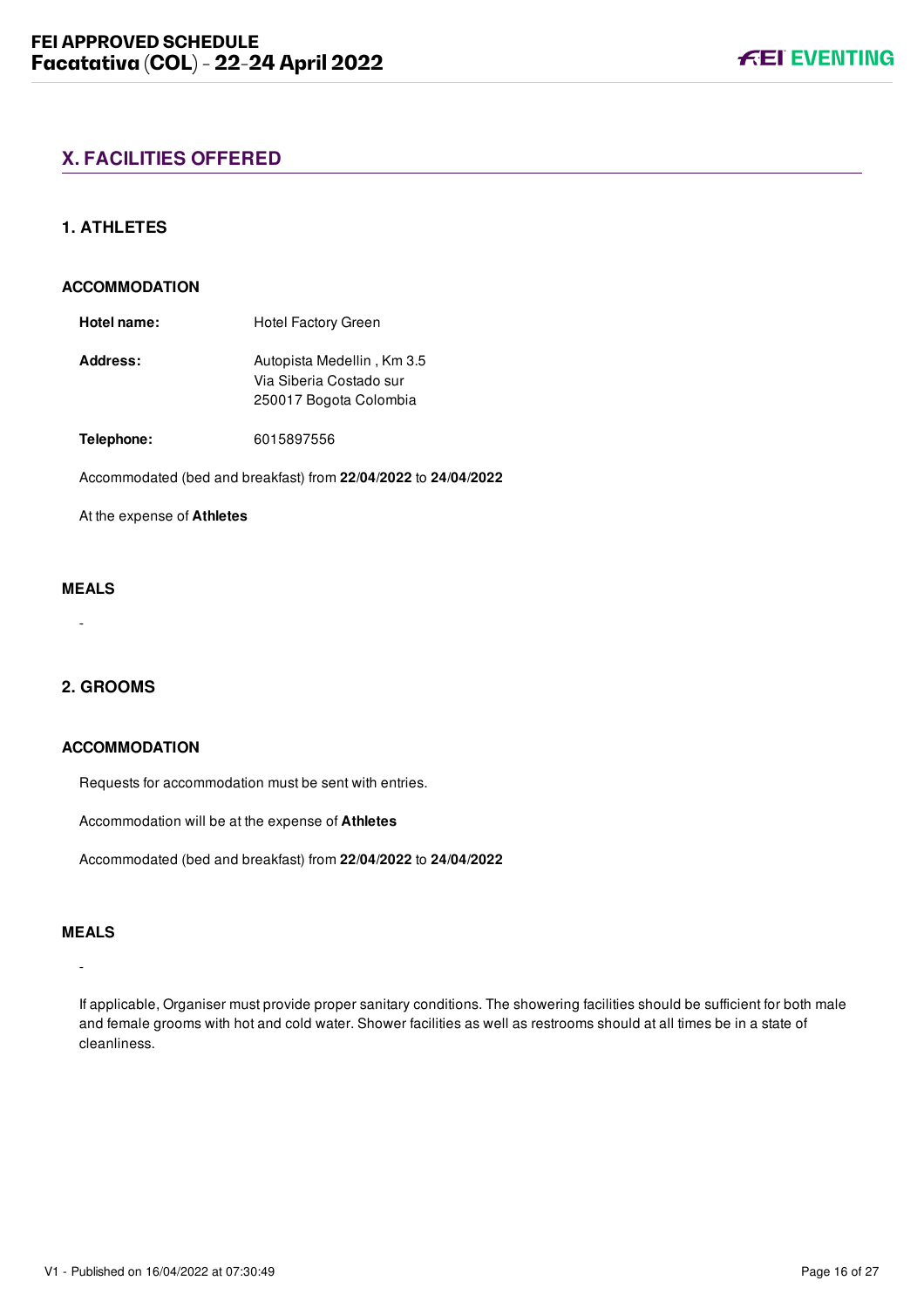## <span id="page-17-0"></span>**XI. LOGISTICAL, ADMINISTRATIVE AND TECHNICAL INFORMATION**

#### <span id="page-17-1"></span>**1. DRAWS**

No draws

#### <span id="page-17-2"></span>**2. COMPETITION ARENAS**

|               | Name                            | Width (m) | Length (m) | Type of footing/ground |
|---------------|---------------------------------|-----------|------------|------------------------|
| Dressage      | <b>VICTORIA MILITAR</b>         | 20        | 60         | SAND & FIBER           |
| Cross-country | ESCUELA NACIONALD E CARABINEROS |           |            | <b>GRASS</b>           |
| Jumping       | <b>PICADERO</b>                 | 70        | 45         | SAND & FIBER           |

#### <span id="page-17-3"></span>**3. PRACTICE ARENAS**

| Name                    | Width (m) | Length (m) | Type of footing/ground |
|-------------------------|-----------|------------|------------------------|
| PADOCK VICTORIA MILITAR | 30        | 65         | SNAD & FIBER           |

## <span id="page-17-4"></span>**4. STABLES**

Size of boxes **3** m x **3.5** m An adequate number of stables must be at least 4m x 3m to accommodate the larger Horses.

#### <span id="page-17-5"></span>**5. SCORING/TIMING PROVIDER**

The FEI may require to be provided with real time results data feed of your event according to FEI requirements; in this case, you and your provider will be informed accordingly.

The Scoring and Timing of the Event will be performed by the following provider: (The list of certified Service Providers is available here: [https://inside.fei.org/fei/your-role/it-services/it-providers/list\)](https://inside.fei.org/fei/your-role/it-services/it-providers/list)

| <b>Provider contact information:</b> | Name:                 | FreddyBERTEL                    |
|--------------------------------------|-----------------------|---------------------------------|
|                                      | FEI ID Number:        | 10258607                        |
|                                      | <b>Contact email:</b> | freddyberteleon060903@gmail.com |

#### <span id="page-17-6"></span>**6. OTHER TECHNOLOGY/SERVICE PROVIDER(S)**

Will you use other technology/service provider(s) at your Event? **No**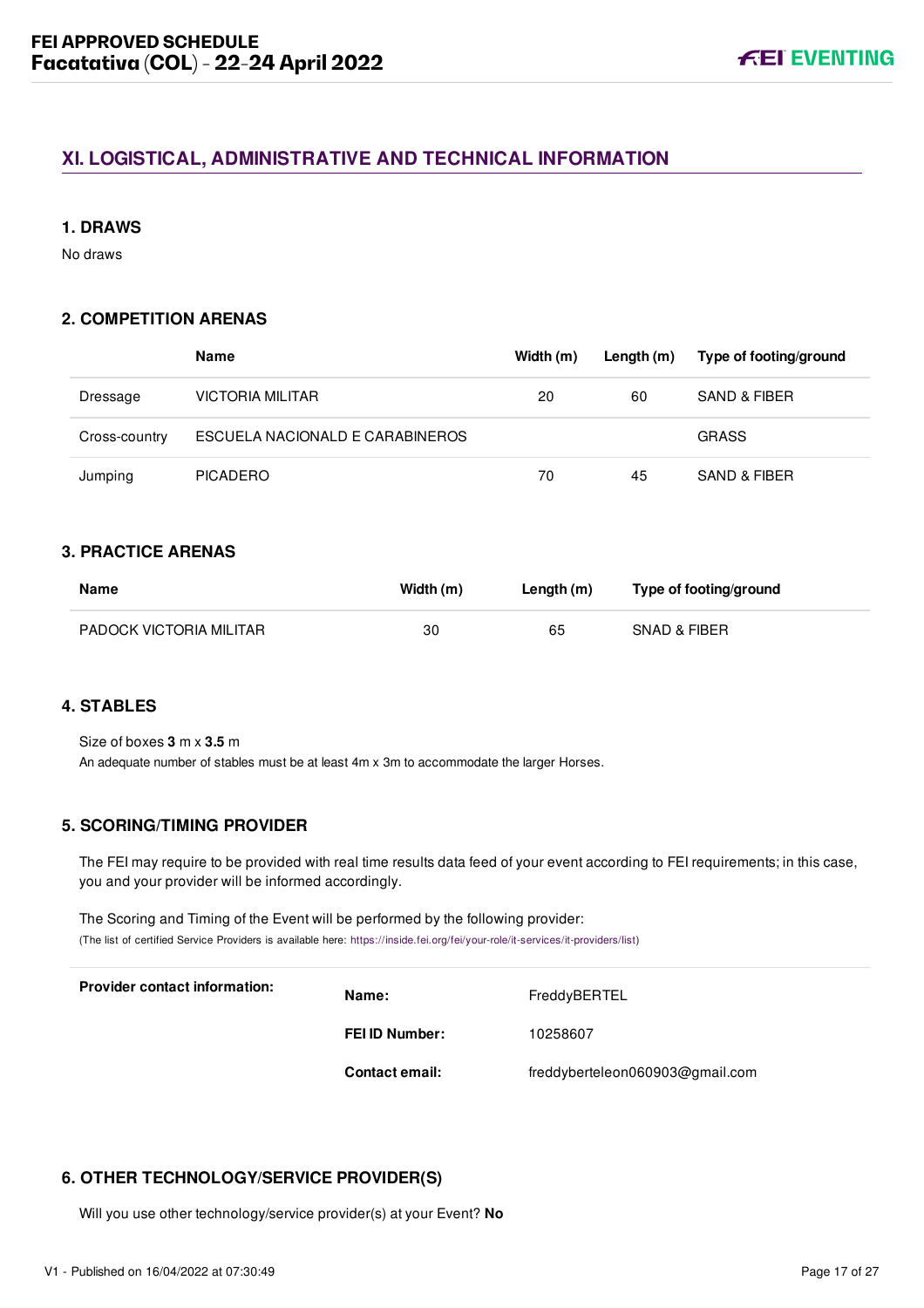#### <span id="page-18-0"></span>**7. PRIZE-GIVING CEREMONY**

The owner of the winning horse/pony is invited to the prize-giving ceremony: **Yes**

The athletes required to present themselves for the prize-giving ceremony of each competition are: **THREE**

Athletes riding their horses: **Yes**

#### <span id="page-18-1"></span>**8. ADVERTISING ON ATHLETES AND HORSES**

At CI events, and all competitions except for the Nations Cup, athletes are authorised to carry the logo of their personal sponsor in accordance with article 541 of the FEI Eventing Rules.

The Chief Steward will check that the advertising on athletes and horses complies with these Articles.

#### <span id="page-18-2"></span>**9. TICKETING**

Are you selling tickets for spectators to attend your event? **No**

#### <span id="page-18-3"></span>**10. BETTING**

Betting will be authorised by the Organiser: **No**

#### <span id="page-18-4"></span>**11. TRANSPORT REIMBURSEMENT HORSES/PONIES**

#### <span id="page-18-5"></span>**12. WELCOME**

The time and date of arrival of athletes, horses and their means of transport must be given to the Organiser in order to facilitate their arrival.

#### <span id="page-18-6"></span>**13. LOCAL TRANSPORTATION & ARRANGEMENTS FROM HOTEL TO SHOWGROUNDS**

Walking distance: **No**

Organiser shuttle service available: **No**

Public transport available: **Yes, paid by the athlete**

Approximate cost per round trip: **40 USD**

#### <span id="page-18-7"></span>**14. LORRY / CARAVAN FACILITIES**

Lorry or caravan can be parked close to the stables: **No**

#### <span id="page-18-8"></span>**15. SUSTAINABILITY**

Please consider the environment when organising an FEI Event. Please find useful information on FEI Sustainability here: <http://inside.fei.org/fei/your-role/organisers/handbook>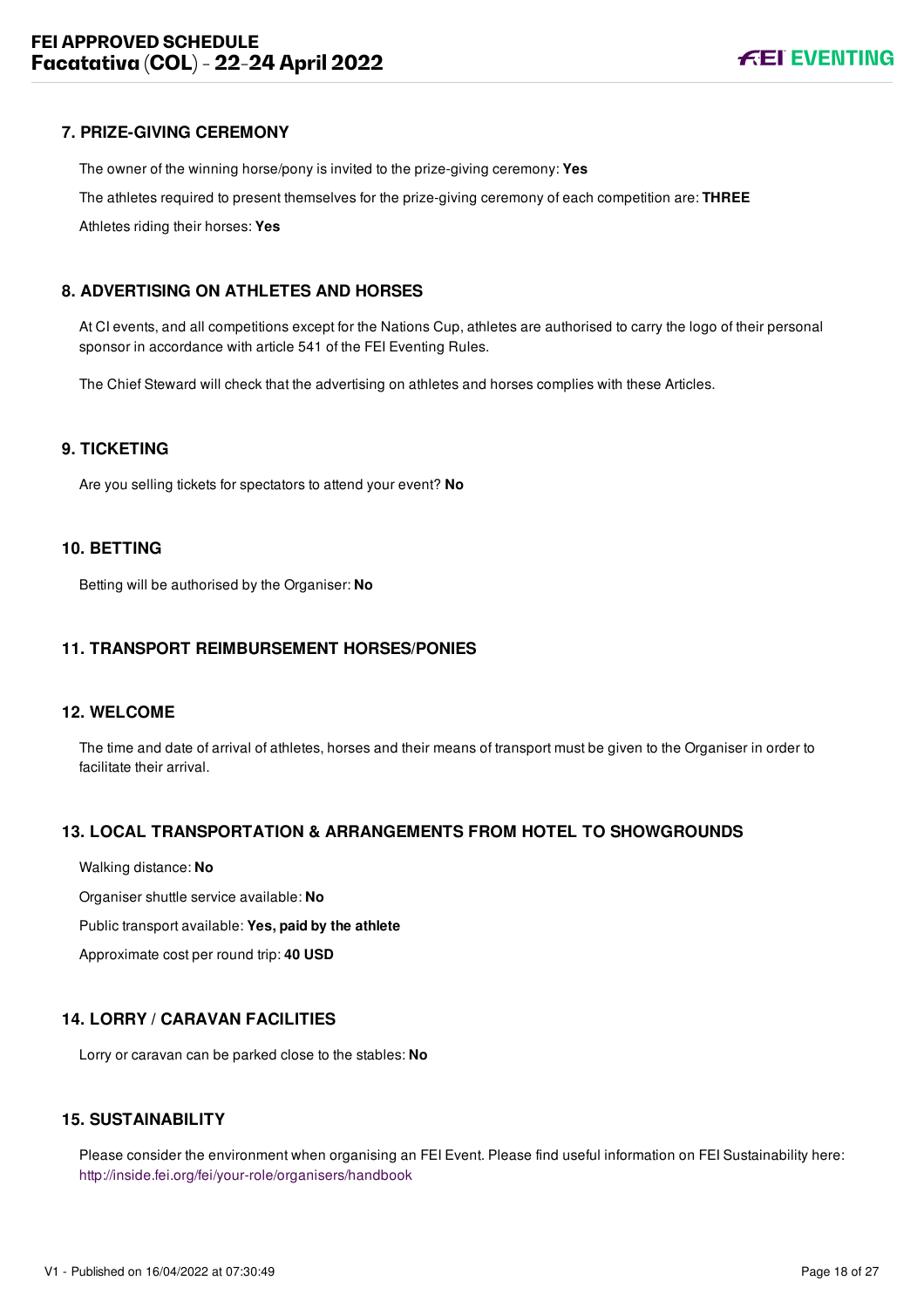### <span id="page-19-0"></span>**XII. VETERINARY MATTERS**

#### <span id="page-19-1"></span>**1. CUSTOMS FORMALITIES**

Contact details for Customs Formalities:

| Name:                 | SERGIO MOJICA SAM ASESORES        |
|-----------------------|-----------------------------------|
| Address:              | CALLE 125 # 19-89 Bogota Colombia |
| Phone:                | +57 312245992                     |
| Fax:                  |                                   |
| Email:                |                                   |
| <b>Opening hours:</b> | $9:00 - 17:00$                    |

#### <span id="page-19-2"></span>**2. HEALTH REQUIREMENTS**

#### **GENERAL**

-

-

-

In accordance with the FEI Code of Conduct for the Welfare of the Horse it is imperative that all Horses at FEI Events are physically fit and free from infectious disease before being allowed to compete.

#### **ENTRY OF HORSES**

**Required health tests and vaccinations**

**Quarantine period**

-

**Specimen Import Licence applied**

#### <span id="page-19-3"></span>**3. NATIONAL REQUIREMENTS**

#### <span id="page-19-4"></span>**4. PONIES**

FEI Veterinary Regulations, Chapter IX: For all Pony Events, Ponies must be available for Pony Measurement if requested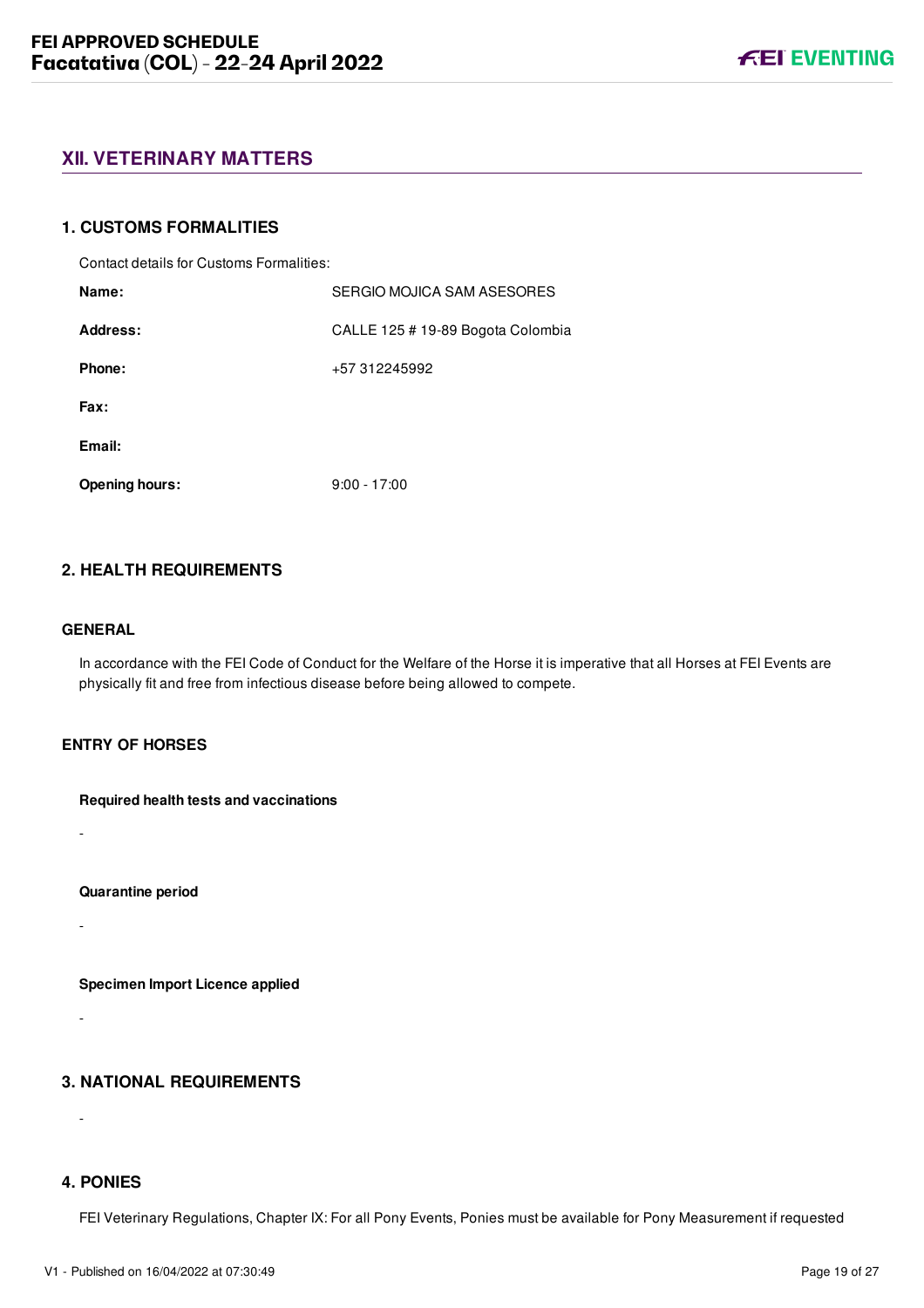by the FEI.

#### <span id="page-20-0"></span>**5. INJURY SURVEILLANCE**

FEI Veterinary Regulations Chapter VIII: Horses participating in FEI Events are subject to injury surveillance protocols; and in the event of fatality, a post mortem examination.

#### <span id="page-20-1"></span>**6. TRANSPORT OF HORSES**

Horses must be fit to travel and be transported in suitable vehicles for the transport of horses. Any government requirements for disease testing and control must be requested well in advance, to ensure that the horse is in compliance by the time of arrival at the border of the country where the Event is taking place. Athletes, or their representatives, have the responsibility to comply with national legislation in both their country of origin and the host nation of the Event. Where necessary athletes must contact local government authorities or veterinary advisors for information regarding animal health requirements and transport legislation. Within the European Union (EU), this includes EU Council Regulation (EC) No 1/2005 concerning the protection of animals during transport within the Member States of the EU.

#### <span id="page-20-2"></span>**7. VENUE ARRIVAL INFORMATION & FITNESS TO COMPETE**

#### <span id="page-20-3"></span>**7.1 PASSPORTS (FEI GENERAL REGULATIONS ARTICLE 137)**

For all issues relating to FEI Horse Passports/FEI Recognition Cards please contact your National Federation.All Horses competing at FEI Events must be registered with the FEI.FEI Passports or FEI Recognition Cards (for those Horses with a national passport approved by the FEI) are compulsory for FEI Events.NB: Horses entered in CIMs and in CSIP in their country of residence are not required to have an FEI Passport or FEI Recognition Card but must be properly registered with the FEI and identifiable (GRs 137.2).Athletes who do not present a Horse's Passport and/or Recognition Card, or one that is not correctly validated or fail to meet other passport requirements will be subject to Sanctions in accordance with Annex VI of the FEI Veterinary Regulations and may not be allowed to compete.NB: for Horses permanently resident in a Member State of the European Union: all Horses must have a national EU passport in compliance with EU Regulations to which a FEI Recognition card is applied. The exception to this being Horses in possession of an FEI passport which has been continually revalidated without interruption.

#### <span id="page-20-4"></span>**7.2 VACCINATIONS - EQUINE INFLUENZA (FEI VETERINARY REGULATIONS ARTICLE 1003)**

Horses competing at FEI Events must comply with the requirements for Equine Influenza vaccination in accordance with the Veterinary Regulations and as summarised below.

| Vaccination       | Protocol                                                                                                                                                                | <b>Eligibility to enter venue</b>                                                                                                                    |
|-------------------|-------------------------------------------------------------------------------------------------------------------------------------------------------------------------|------------------------------------------------------------------------------------------------------------------------------------------------------|
| Primary<br>course | 1st Vaccination: day 0<br>2nd Vaccination: day 21-92                                                                                                                    | May compete 7 days after the 2nd Vaccination                                                                                                         |
| First booster     | Within 7 months of the 2nd<br>vaccination of the Primary Course                                                                                                         | May compete for 6 months +21 days after the 2nd vaccination of<br>the Primary Course<br>Must not compete in the 7 days after receiving a vaccination |
| <b>Boosters</b>   | <b>MINIMUM:</b> within one year of previous<br>booster vaccination<br><b>IF COMPETING:</b> must be in the 6<br>months $+21$ days of the booster<br>previous vaccination | Must have been vaccinated within 6 months $+21$ days before<br>arriving at the Event Must not compete in the 7 days after<br>receiving a vaccination |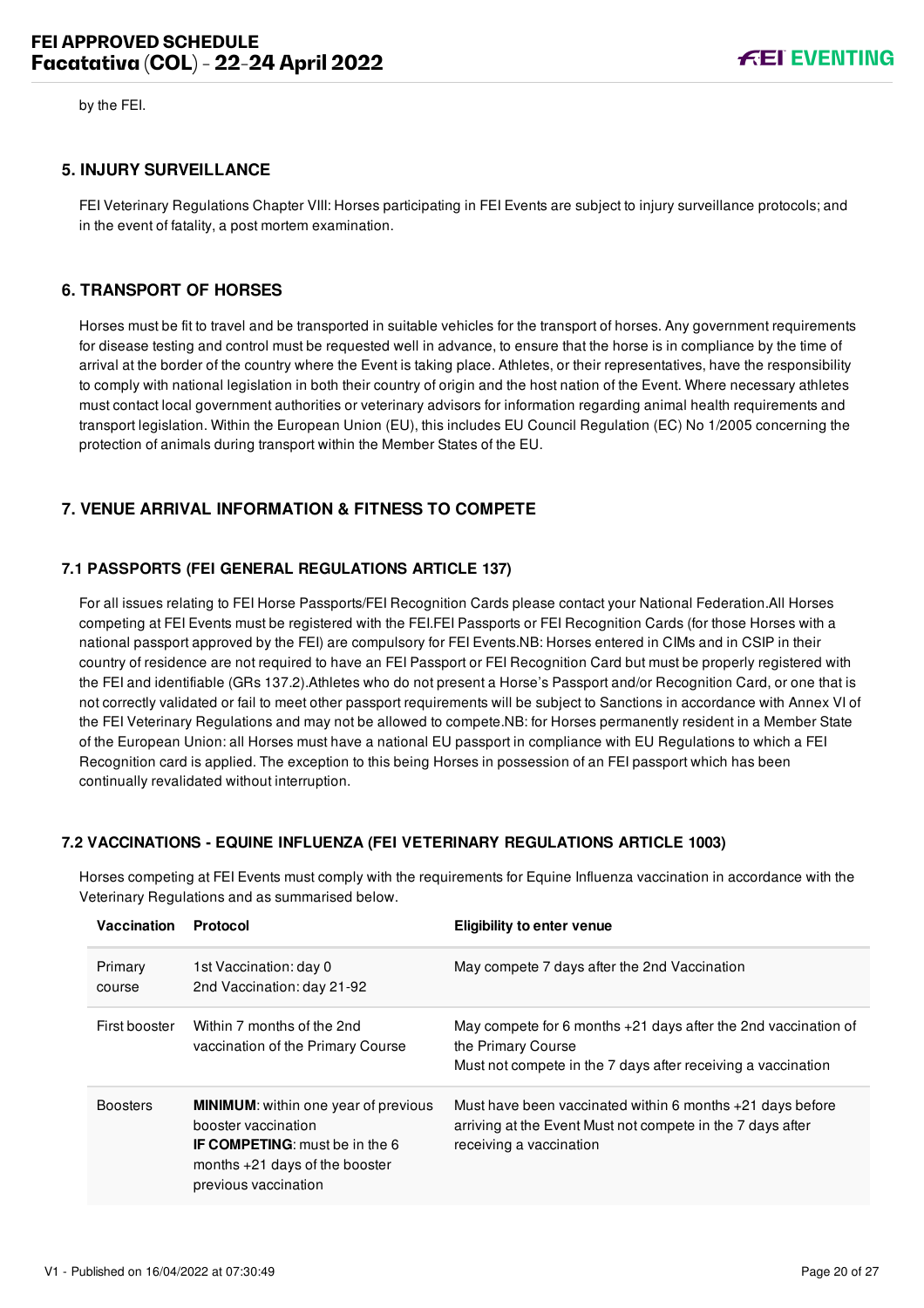## **FEI APPROVED SCHEDULE Facatativa (COL) - 22-24 April 2022**

All FEI registered Horses intending to compete at FEI Events (including CIMs) must be vaccinated against Equine Influenza in accordance with these VRs. The exception being if the applicable domestic legislation prevents the use of Equine Influenza vaccines within the relevant territory.

#### <span id="page-21-0"></span>**7.3 EXAMINATION ON ARRIVAL (FEI VETERINARY REGULATIONS ARTICLE 1031)**

On arrival at an Event venue, all Horses must undergo an examination by a veterinarian to confirm their identification from their passport and micro-chip ID (where present), their vaccination status and general health. To protect all horses attending events, any Horse with a questionable health status concerning vaccination, disease or other concerns, must be stabled within the isolation facilities provided by the Organising Committee pending a decision on entering the venue. Persons Responsible must fulfil the Horse Health Requirements via the FEI HorseApp in advance of the event which will be checked at the Examination on Arrival.

#### <span id="page-21-1"></span>**7.4 HORSE INSPECTIONS (FEI VETERINARY REGULATIONS ARTICLES 1034-1042)**

All Horses will be assessed for their fitness to compete during the Horse Inspection. Any Horse demonstrating questionable fitness may be referred to the Holding Box for further veterinary examination. Horses not deemed fit to compete by the Inspection Panel will not be permitted to compete.

#### <span id="page-21-2"></span>**7.5 LIMB SENSITIVITY EXAMINATION (FEI VETERINARY REGULATIONS ARTICLE 1048-1053)**

All Horses are subject to examination under the protocol for abnormal limb sensitivity throughout the period of an Event, including, but not limited to, between rounds and before the Jump Off. Horses may be examined once or on multiple occasions during the Period of an Event.Horses may be selected for examination under the protocol randomly or they may be targeted. All Horses selected to be tested must submit promptly to the examination or are subject to immediate disqualification. There is no obligation to examine any specific number of Horses at an Event.

#### <span id="page-21-3"></span>**8. EQUINE ANTI-DOPING AND CONTROLLED MEDICATION PROGRAMME (EADCMP)**

#### <span id="page-21-4"></span>**8.1 SAMPLING (FEI VETERINARY REGULATIONS CHAPTER VII)**

All horses competing at FEI Events may be subject to sampling for the presence of Prohibited Substances in accordance with the Anti-Doping and Controlled Medication Regulations (EADCMRs). Horses may be selected for sampling in accordance with obligatory testing, targeted or random sampling procedures. Refer to FEI Financial Charges for details of fees relating to Equine and Human Anti-Doping program (EADCMP), which OCs/NFs have the right to charge to the athlete (applicable for all FEI events worldwide).

#### <span id="page-21-5"></span>**8.2 ELECTIVE TESTING (FEI VETERINARY REGULATIONS ARTICLES 1057 AND 1058)**

Elective Testing may be carried out prior to an Event to check for the presence of prohibited substances. Please refer to <https://inside.fei.org/fei/cleansport/horses>for information and details.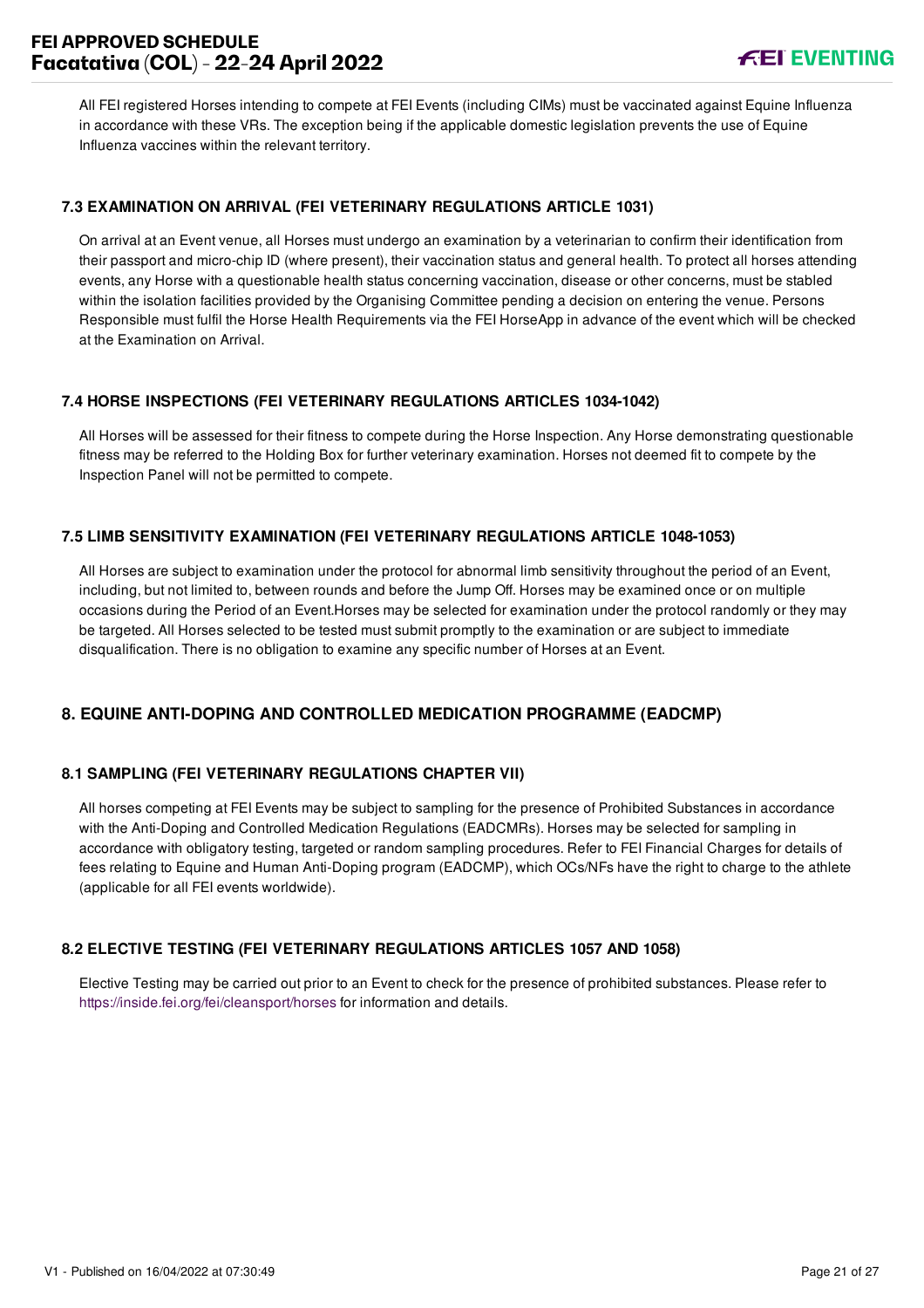## <span id="page-22-0"></span>**XIII. HUMAN ANTI-DOPING**

Athletes can be tested at any FEI Event, by the FEI or by other Anti-Doping Organisations with Testing jurisdiction. Organisers will have the responsibility to provide facilities and staff/volunteers to facilitate such Testing if requested by the FEI as outlined in article 22.3 of the FEIs' Anti-doping Rules for Human Athletes (ADRHA).

The ADRHA rules are published on the FEI's website at [http://inside.fei.org/content/anti-doping-rules.](http://inside.fei.org/content/anti-doping-rules)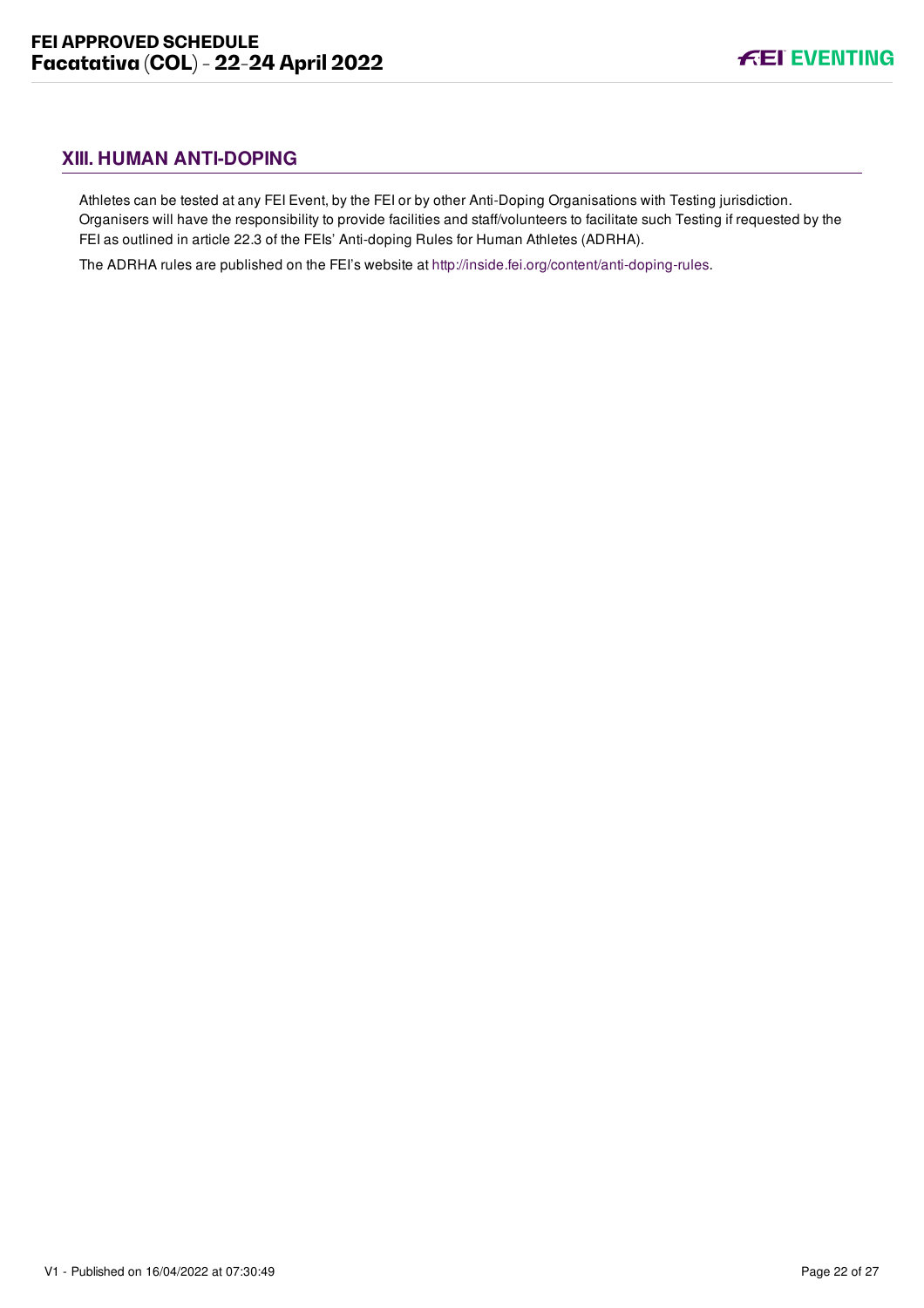## <span id="page-23-0"></span>**XIV. ADDITIONAL INFORMATION**

#### <span id="page-23-1"></span>**1. THE FEI POLICY FOR ENHANCED COMPETITION SAFETY DURING THE COVID-19 PANDEMIC**

[The FEI Policy for Enhanced Competition Safety during the Covid-19 Pandemic \("Policy"\) \(https://inside.fei.org/fei/covid-](https://inside.fei.org/fei/covid-19/return-to-play/policy-tools)19/return-to-play/policy-tools) is mandatory and applies for any FEI Event taking place **as of 1 July 2020**. The Policy has been developed based on currently accepted best practices by the WHO and US Center for Disease Control (CDC) and will be continually reviewed and updated as more information becomes available. It is not intended to replace the applicable guidance and policies from domestic government and health authorities, but to supplement their recommendations with sport specific considerations.

The OC shall submit the risk assessment and mitigation plan (including name and contact details of the person in charge) to the FEI as an annex to the Event Schedule, **at the latest ten (10) working days before the event's deadline for Definite Entries**.

Events for which the FEI has not received the documented risk assessment and mitigation measures plan in accordance with article 2.1.g) of the Policy **will be removed from the FEI calendar** in accordance with Article 112.3 of the FEI General Regulations.

#### ASSUMPTION OF RISK / WAIVER OF LIABILITY

In consideration of being allowed to participate in the Event and related activities, all Participants (as defined in the Policy) acknowledge, appreciate, and agree that:

- 1. Participation includes possible exposure to and illness from infectious diseases including but not limited to COVID-19. While particular rules and personal discipline may reduce this risk, the risk of serious illness and death does exist; and,
- 2. The Participants knowingly and freely assume all such risks, both known and unknown, even if arising from the negligence of the OC or others, and assume full responsibility for their participation; and,
- 3. The Participants willingly agree to comply with the stated and customary terms and conditions for participation as regards protection against infectious diseases. If, however, a Participant observes any unusual or significant hazard during his/her presence or participation, the Participant will remove himself/herself from participation and bring such to the attention of the nearest official immediately; and,
- 4. The Participants, for themselves and on behalf of their heirs, assigns, personal representatives and next of kin, HEREBY RELEASE AND HOLD HARMLESS THE OC AND THE FEI, their officers, officials, agents, and/or employees, other participants, sponsoring agencies, sponsors, advertisers, and if applicable, owners and lessors of premises used to conduct the event ("RELEASEES"), WITH RESPECT TO ANY AND ALL ILLNESS, DISABILITY, DEATH, or loss or damage to person or property, WHETHER ARISING FROM THE NEGLIGENCE OF RELEASEES OR OTHERWISE, to the fullest extent permitted by law.

The Participants confirm to have read this release of liability and assumption of risk agreement, fully understand its terms, understand that they have given up substantial rights.

#### <span id="page-23-2"></span>**2. MEDICAL INFORMATION FORM FOR ARMBANDS**

#### Declaration of medical condition

Athletes with medical conditions that may be relevant in the case of a medical emergency are responsible, at every Event when riding, for wearing a medical data carrier\* from a system provider able to communicate information at least in English. Alternatively (and at the minimum) a medical armband of good quality can be used. Athletes who chose to wear an armband [should download and fill the form available for this purpose on the FEI's website http://inside.fei.org/fei/your](http://inside.fei.org/fei/your-role/officials/eventing/forms)role/officials/eventing/forms.

*\* Medical data carrier (also called "medical identification tag"): small emblem or tag worn on a bracelet, neck chain, or on the clothing, intended to alert paramedics/physicians/ first responders that the wearer has an important medical condition.*

Conditions that are relevant include recent head injury, serious past injuries/surgery, chronic health problems such as diabetes, long-term medications and allergies. If in doubt, the athlete should discuss this with his own treating physician."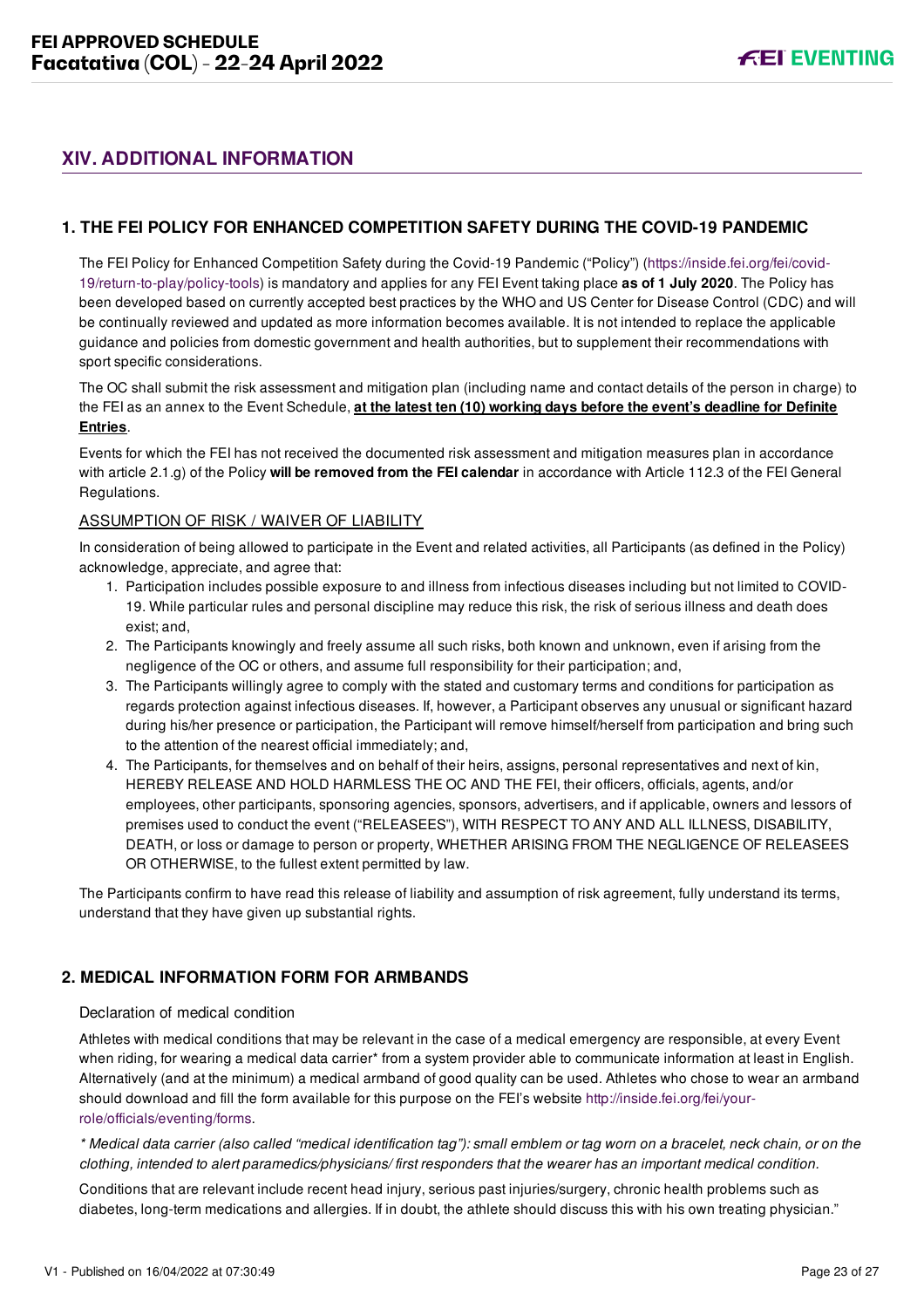#### <span id="page-24-0"></span>**3. INSURANCES AND NATIONAL REQUIREMENTS**

Equestrian sports involve inherent dangerous risks. To the greatest extent permitted by law, the FEI and the FEI Event Organiser shall NOT be liable for any damages relating to loss of property or injury of any kind to Athletes, Owners, Support Personnel or Horses at or in connection with an FEI Event and the FEI expressly excludes all such liability.

#### <span id="page-24-1"></span>**3.1 ATHLETES, OWNERS AND SUPPORT PERSONNEL**

#### **3.1.1 Personal accident and health insurance**

It is your responsibility as an Athlete/Owner/ Support Personnel to ensure that you have adequate personal accident insurance in place to cover your participation at FEI Events and in particular to insure against any personal injury or medical expenses arising from an accident, injury or illness which may occur at a FEI Event.

You should check with your National Federation to confirm if your National Federation's insurance policy (if any) covers personal accidents and/or illnesses, which may occur when you are attending at/participating in FEI Events.

If your National Federation does not have a personal accident/health insurance policy or if the National Federation's insurance policy does not cover personal accident or health claims, then you should obtain your own personal accident and health insurance policy to cover your attendance/participation at FEI Events.

#### **3.1.2 Press equipment**

Press equipment and other items left in the Press workroom, Press lockers, the Press Tribune or anywhere on the showgrounds are left entirely at the owner's risk. The Organising Committee does not accept any responsibility for any loss or damage to such equipment or items. Members of the Press are advised not to leave any equipment or personal items unattended.

#### **3.1.3 Personal property insurance**

You should also ensure that you are insured against property loss, theft or damage, which may occur at an FEI Event.

Again, the advice is to check with your National Federation to confirm if they have an insurance policy in place, which would cover you in case of such property loss, theft or damage. If not, then you should obtain your own personal property insurance to cover such situations.

#### <span id="page-24-2"></span>**3.2 ATHLETES AND OWNERS**

#### **3.2.1 Third party liability insurance**

As an Athlete/Owner you are personally responsible for damages to third parties caused by you, your employees, Support Personnel, your agents or your Horses. You are, therefore, strongly advised to take out third-party liability insurance providing full coverage in relation to FEI Events at home and abroad, and to keep the policy up to date.

The FEI and the Organiser will NOT be responsible for any damage caused to third parties by you, your employees, Support Personnel, your agents or your Horses.

#### **3.2.2 Additional liability information**

No additional information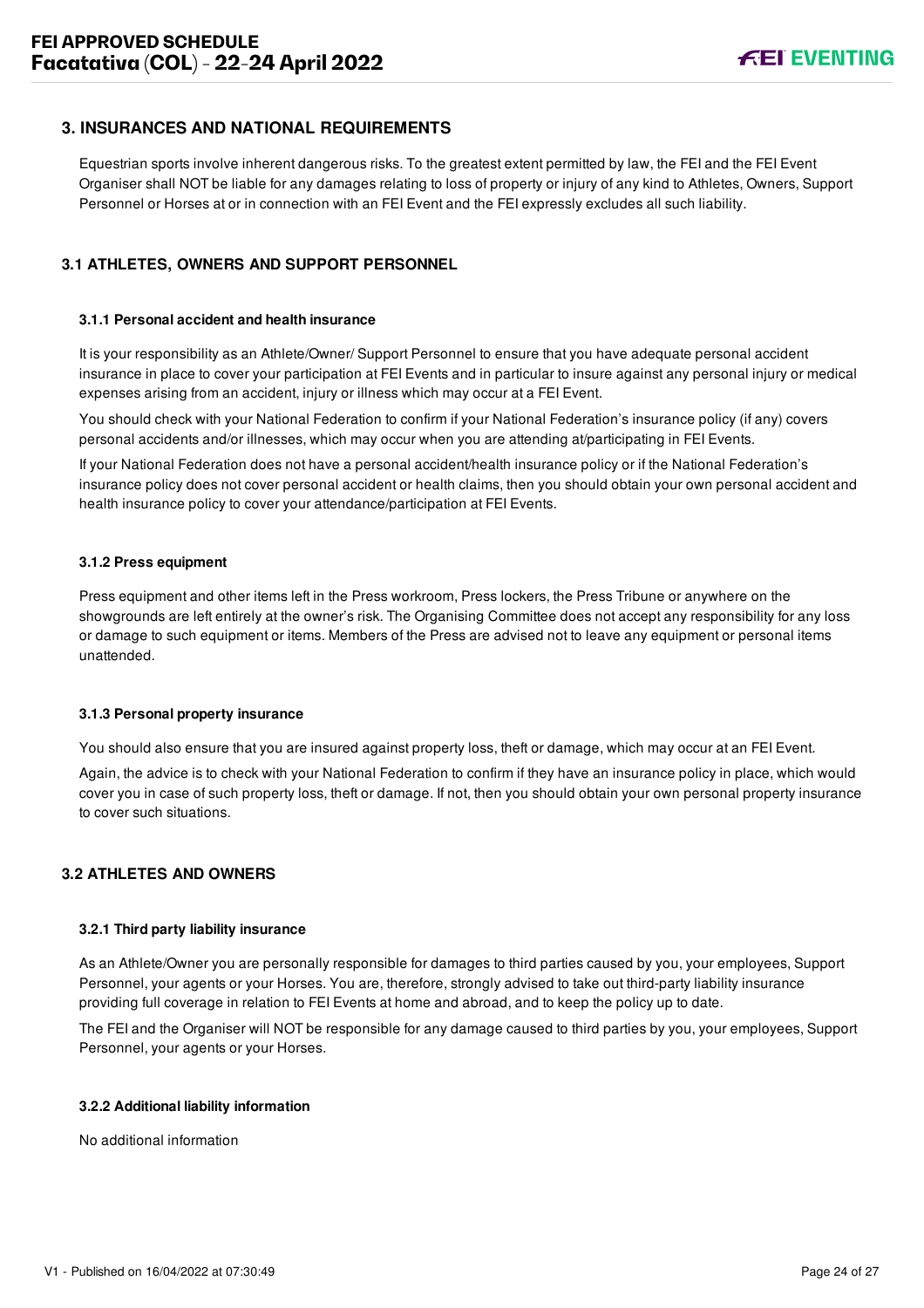#### **3.2.3 Horse insurance**

As an Owner you should ensure that your Horses are adequately insured against any injuries or illnesses they may sustain while participating at a FEI Event.

#### <span id="page-25-0"></span>**4. PROTESTS / APPEALS**

To be valid, all Protests and Appeals must be made in writing and accompanied by a deposit of CHF 150.- or equivalent, as [mentioned in the FEI General Regulations \(Art. 161-162\) available at the following link: https://inside.fei.org/content/general](https://inside.fei.org/content/general-regs-statutes)regs-statutes.

#### <span id="page-25-1"></span>**5. DISPUTES**

In the event of any discussion concerning the interpretation of the schedule (in translated languages), the English version will be decisive.

#### <span id="page-25-2"></span>**6. MODIFICATION TO SCHEDULE**

In exceptional circumstances, together with the approval of Chefs d'Equipe, host NF delegate, if any, and the Ground Jury, the Organiser may change the schedule in order to clarify any matter arising from an omission or due to unforeseen circumstances. Any such changes must be notified to all athletes and officials as soon as possible and they must be reported to the FEI Secretary General by the Technical Delegate.

#### <span id="page-25-3"></span>**7. ADDITIONAL INFORMATION FROM THE ORGANISER**

No additional information

#### <span id="page-25-4"></span>**8. MINIMUM AGE LIMITATION**

| Level       | <b>Athletes</b> | <b>Horses</b> |
|-------------|-----------------|---------------|
| $1^*$       | 12              | 5             |
| $2^*$       | 14              | 6             |
| $3^*$       | 16              | 6             |
| $4^*$       | 18              | 7             |
| $5* + CH4*$ | 18              | 8             |

#### <span id="page-25-5"></span>**9. PRIZE MONEY DISTRIBUTION**

#### **IMPORTANT**

**The total amount of prize money shown for each Competition in the schedule must be distributed. (FEI General Regulations articles 127 and 128)**

The value of the **1st prize must not exceed 1/3 of the total prize money** distributed for the competition. The minimum number of prizes offered for each competition must be allocated on the basis of one prize for every commenced four Athletes, with a minimum of five prizes.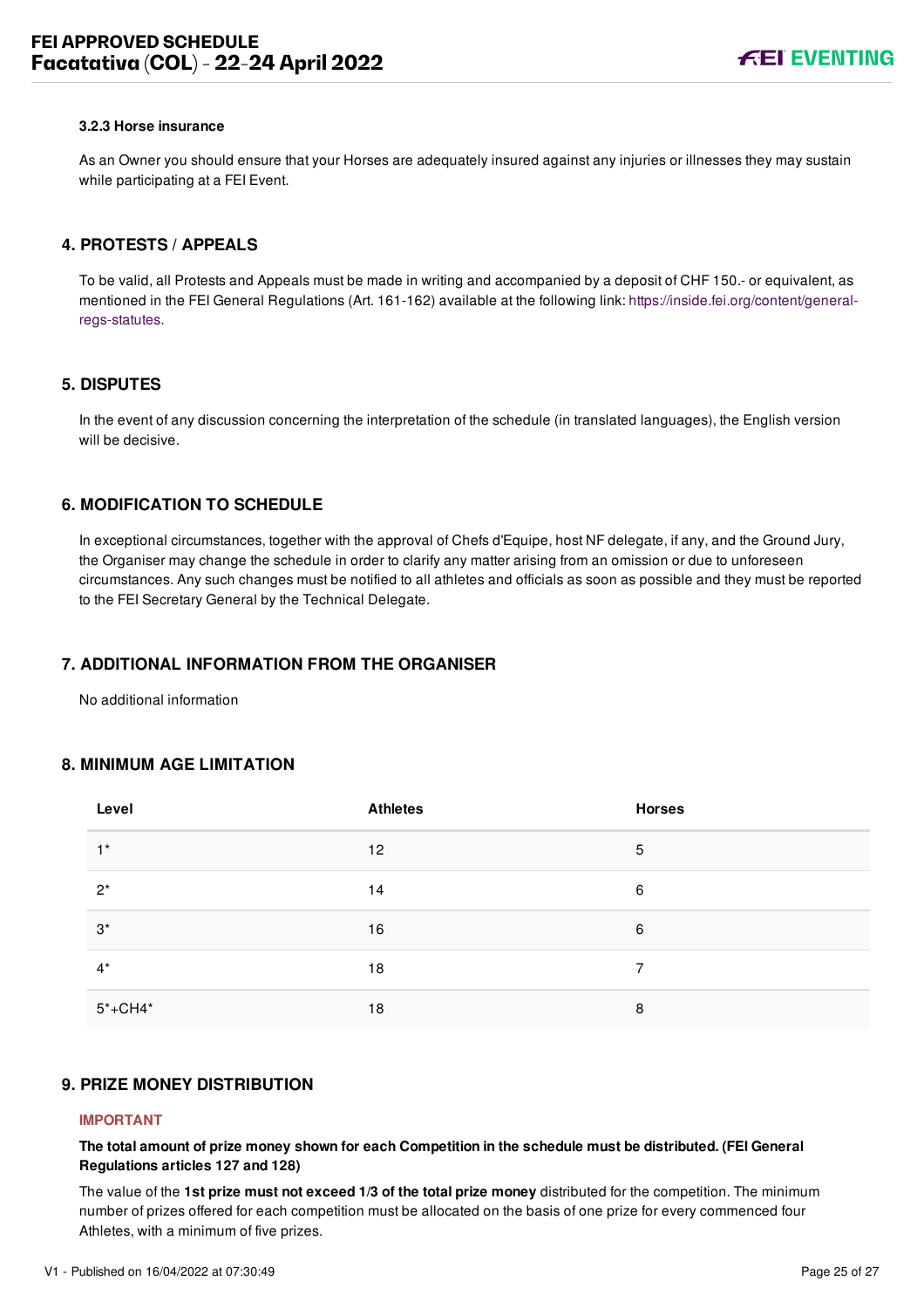#### **DEDUCTIONS FROM PRIZE MONEY AT COMPETITIONS**

**Full details of any deductions from prize money must be outlined in the schedule. This includes government taxes. If it is necessary for Organisers to deduct such taxes, they must provide participants with an official form indicating the amount of tax deducted.**

**The tax form must be provided to the athletes upon arrival and returned to the Organiser prior to departing.**